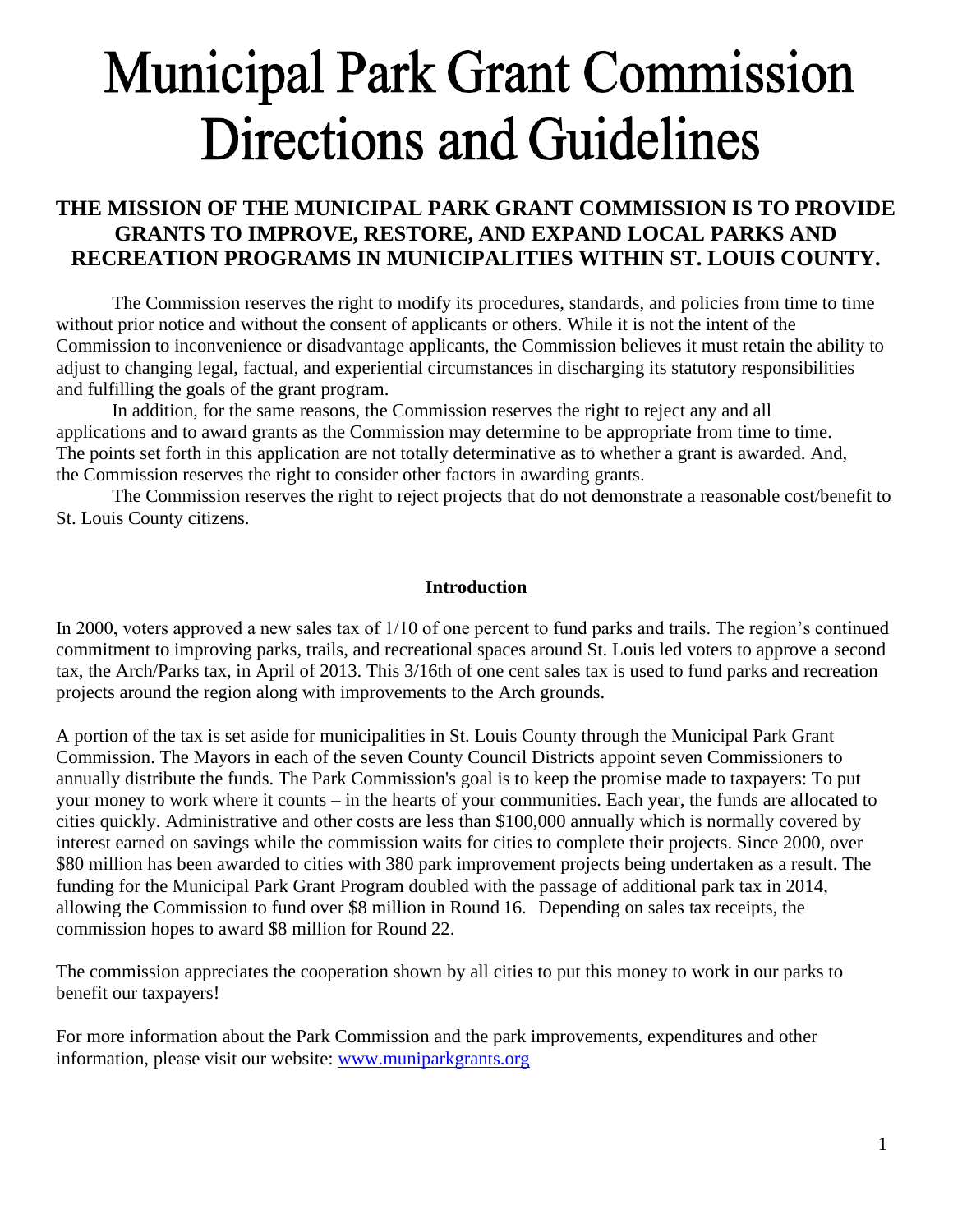## **Key Elements**

- 1. You may submit the application at least two weeks early and request a *preliminary* review.
- 2. Attendance by a municipal official at a pre-application workshop is worth 2 points. Attendance by a consultant is worth 1 point.
- 3. Estimates must reflect bids, quotes, or vender sheets dated within 180 days and MUST BE submitted with application. The work papers or bids used to complete the cost estimate sheet must be included.
- 4. In-kind funding is an estimate of hours and labor rates as well as equipment charges.
- 5. If you have a dedicated funding source for park maintenance, it must be described in the application. If you do not have a dedicated source, then provide a copy of the park maintenancebudget.
- 6. Items installed using Municipal Park Grants on school property must be listed on inventory list.
- 7. A land appraisal completed within 9 months prior to application deadline is required. A signed purchase agreement must be submitted with the application. It may be contingent on Grant approval.
- 8. Reimbursement for professional fees shown near the bottom of the cost estimate sheet is limited to 9% of the project costs (not the grant amount) for bidding and 6% for supervision. (12/13, 5/14)

## **Required Documents**

- Recent Pictures of previously funded projects for the last 10 years. Applications are incomplete without clear, labeled, COLOR pictures, ideally with a date imprinted on the pictures.
- Project Description with detailed drawing of the park.
- Park Master Plan, Meeting Minutes and other documentation of public input showing support for the project. Highlight proof of public input so it can be easily identified.
- Inventory Spreadsheet. (An Inventory for each city if applying in partnership.)
- Detailed Cost Estimates prepared within 180 days of the application deadline with an outlined scope of work.
- Project/Program Timeline without page breaks.
- City Resolution of Support from Governing Body passed within the 6-month period prior to the grant application deadline.
- Detailed plan for future care (both budget line item and staff assignments).
- Each attachment must be labeled to show the items in the application to which they relate.
- If buying, leasing, or sharing land owned by another party, a written agreement or purchase agreement signed by the owner must be included. Please contact the commission staff if anticipating a land purchase.
- If your project is dependent on buying, leasing or sharing land owned by another party (e.g. a school district), you must submit a written agreement or purchase agreement signed by the owner proving that the city may use the land, the length of time for use, any limits on its use, and responsibilities for maintenance.
- If this is a joint application with another city, 5% cash or in-kind support must be pledged, and each city must include a letter committing to sign an intergovernmental agreement to support the betterment of the project. Attach the letter if this is a joint project. See the changes adopted by the Commission regarding joint applications in Section XI. 9.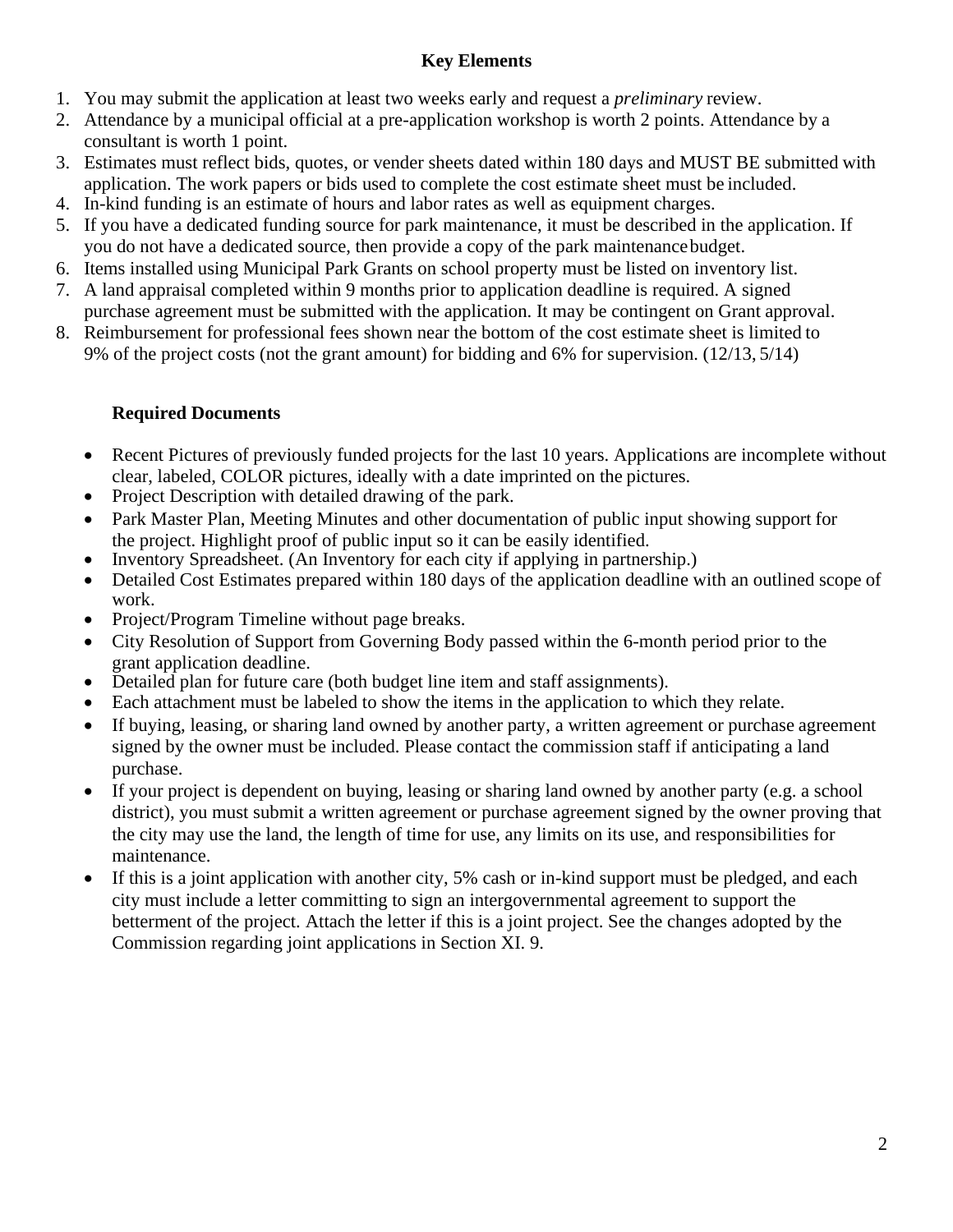### I. Source of Funding

Municipal Park Grant applications are available to municipalities within St. Louis County to acquire, develop or substantially renovate recreation facilities and to introduce or provide recreational programs. The program is administered by the Municipal Park Grant Commission. The Commission adjusts the grant round budget on an annual basis.

#### II. Application Information

#### A. Deadline

The application deadline is topically the last Friday of August at 4:00 p.m. Applicants may find it helpful to discuss the application with staff prior to submission. Applications can be preliminarily reviewed up to two weeks before deadline. Applicants may also benefit from informal advice offered by the members of the Advisory Committee. They are familiar with methods to rebuild or expand facilities, the latest materials used in parks, some suppliers of facilities and application techniques. Please give yourself enough time so that the deadline does not become a burden for you. Use the check list to guide you.

Resolution of city support must be passed no more than 6 months prior to submission. Required Format**:**

| <b>Population based</b><br>on most current | <b>Maximum</b><br>request Based on |
|--------------------------------------------|------------------------------------|
| census<br>data                             | budget of<br>\$6.6<br>million      |
| Over 27,000                                | \$525,000                          |
| $16,000 - 27,000$                          | \$475,000                          |
| $9,000 - 16,000$                           | \$420,000                          |
| $5,000 - 9,000$                            | \$370,000                          |
| $2,000 - 5,000$                            | \$315,000                          |
| under 2,000                                | \$265,000                          |

### B. Grant Caps

If there are extenuating circumstances for the Commission to consider granting higher amounts they must be explained in the application. The population of all partnering cities will be added together to determine the cap amount but shall not be higher than the largest population group cap of \$525,000.

C. Final Payments - Municipality Pays Contractor and is Reimbursed

You must enter into an agreement with the Commission before beginning any work on your grant project. The agreement scope will list the only items from your application that the Commission will fund. *THESE ITEMS CANNOT CHANGE AFTER A GRANT IS SUBMITTED WITHOUT PRIOR APPROVAL OF THE*

*COMMISSION, AND POSSIBLE RE-BIDDING.* After completion of the project Grantees are expected to pay the project invoices, and then seek reimbursement. In hardship circumstances, rare exceptions may be made to make multiple reimbursements in one round for a municipality; this should be requested in writing when the grant is submitted. Inspections of all work will be made by the Commission prior to any grant payment.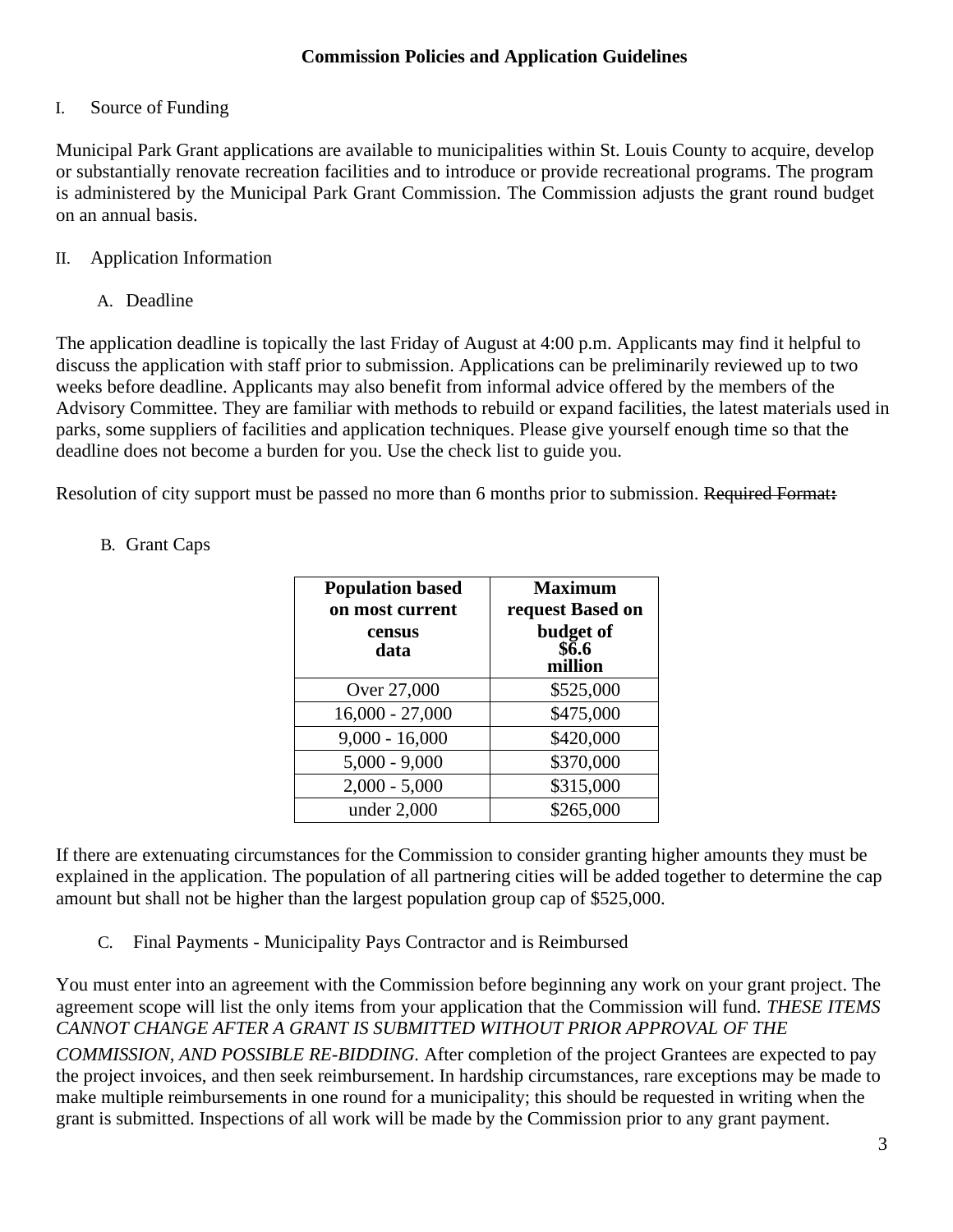Sometimes projects can be improved as they are undertaken (for example, a more efficient layout of light poles may be proposed which reduces the number of poles and saves money; pathways may be combined, or original parking lots modified). If this is in the public interest, the commission will attempt to approve modifications. In such cases, it is imperative that the city secure the best responsible cost changes possible and presents them to the commission before proceeding. If prior approval is not received, the final reimbursement may be jeopardized. If a significant change is proposed, the city must show that the revised costs are responsible. This may require new bids or other best practices.

#### III. Evaluation

The grant application will be evaluated by the Municipal Park Grant Advisory Committee, which will make recommendations for funding to the Municipal Park Grant Commission in accordance with Commission guidelines and state law.

### IV. Staff Services

The Commission contracts with the Municipal League of Metro St. Louis regarding administration of grants. Applications can be preliminarily reviewed by staff for completeness up to two weeks before the deadline. An applicant may seek information by contacting the League Office:

> Municipal League of Metro St. Louis 11911 Dorsett Road Maryland Heights, MO. 63043 Phone: (314) 726-4747 Fax: (314) 726-1520 E-mail Address: [staff@stlmuni.org](mailto:staff@stlmuni.org) <www.muniparkgrants.org>

V. Commission Policies and Eligible Projects

A. Summary of Grant Application Policies

The Commission has established policies to assist in the evaluation of municipal grant applications. The consideration of grant applications and the determination of whether to award a specific grant are not limited solely to the policies set forth herein. Because situations change or new ones arise, the Commission must make other decisions and determine the application of other factors which are not yet the subject of policy or may be a justified exception to a policy.

The Commission hereby reserves the right to change these policies without further notice and establish other policies from time to time. In its sole discretion, the Commission also reserves the right to override and/or deviate from these guidelines to address compelling circumstances or extraordinary opportunities as circumstances may warrant.

These policies are designed to comply with the law, keep faith with taxpayers who provide additional funding for recreational facilities and activities, and add tangible benefits for children and adults living and playing in our communities.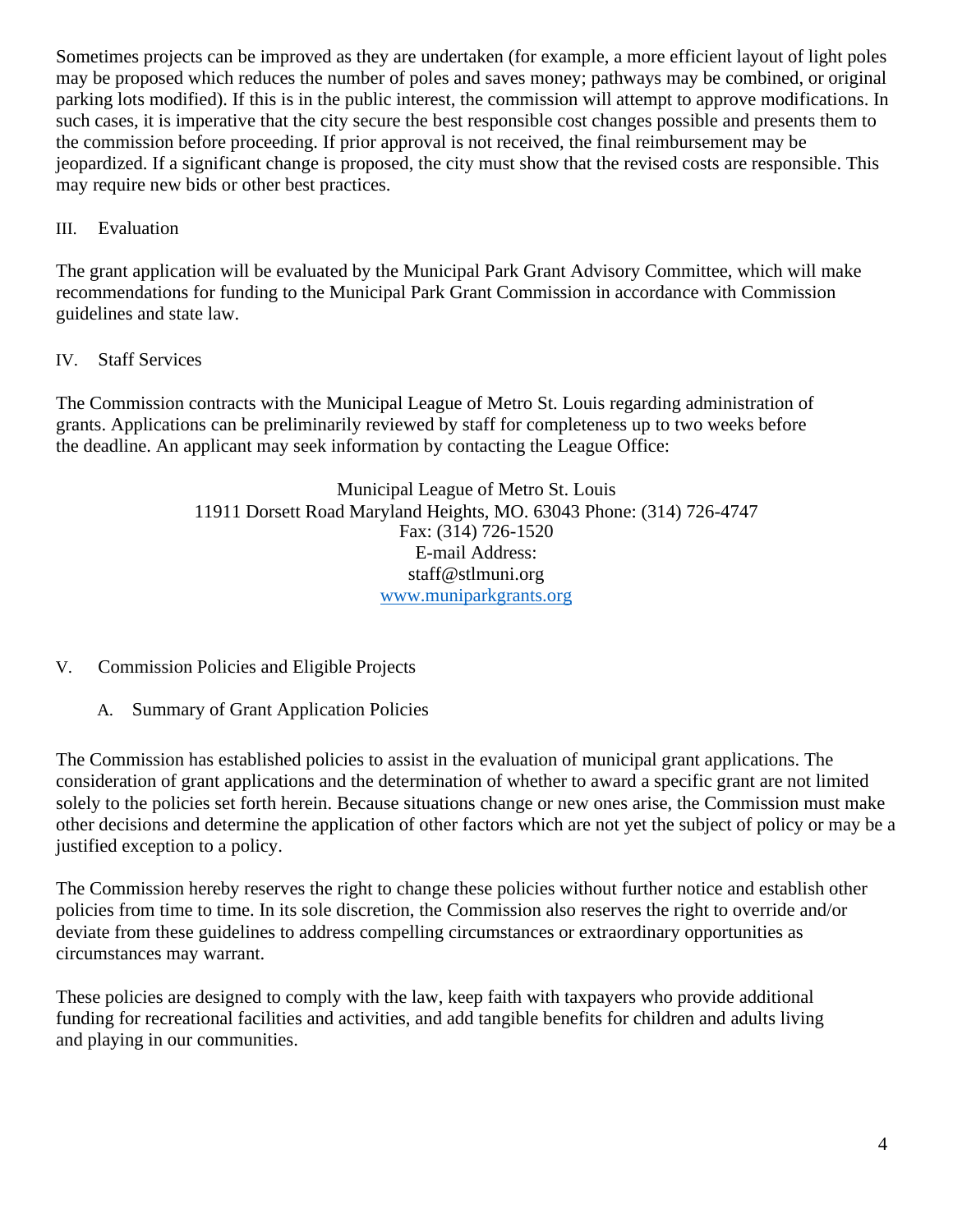B. Application of Factors Set Forth in Section 67.1757 RSMo

Section 67.1757 RSMo, which establishes the Municipal Park Grant Commission of St. Louis County, provides that the Commission shall consider certain criteria, including the following, when awarding grant funds:

- 1. The population of municipalities within the county.
- 2. The level of intergovernmental cooperation on grant requests.
- 3. The amount of grant funds provided to specific municipalities in prior years; and
- 4. The park and recreation needs within the municipality requesting the grant.

It is the Commission's belief and policy that these statutory factors are the minimum criteria that should be considered in evaluating grant applications.

In considering the factors enumerated in Section 67.1757 RSMo about specific grant requests, the Commission has developed the following policies:

Regarding needed types of facilities in each municipality, the Commission will consider grants to fund the minimum number and types of structures or facilities necessary to meet usual and customary standards of cities of similar size. In awarding grants, the Commission may approve an award for the minimum type of facility and some upgraded features, particularly in health and safety; items that may be necessary to preserve other work such as a field sprinkler system, and items that may reduce future costs, such as using concrete in place of asphalt, or sod in place of grass seed, etc. Some of these items may only receive partial funding.

Aesthetics (fancy signs, extensive landscaping, elaborate masonry work, decorative fencing, ornamental lighting, etc.) may be funded at 50% (only 50% of costs should be listed on Cost Estimate Spreadsheet). The rule requiring a 5% match pledge from the city to secure an additional point does not apply to these aesthetic items when the city is already providing 50% of the cost. A 50% pledge (not 55%) by the applicant for aesthetic items will meet the requirement to score 1 point for the city match if all other items also have a 5% match in the aggregate. The grantee may use other funding to upgrade the facility beyond that funded by the Commission. The Advisory Committee will be asked to review each application for appropriate items.

C. Net New Benefit

The purpose of the Municipal Park Grants Commission is to fund either new programs and projects or enhancements to existing programs and projects that would not otherwise be undertaken if it were not for the availability of the Parks Grant Funds. The Park Commission believes that voters approved the tax to add to, not substitute for, funds allocated for parks. In principle, the Commission seeks to target those parks and recreation programs and projects that do not otherwise have a dedicated source of funding and are not in the municipality's current or multi-year budget. The spirit of this policy is to see to completion some program or project that the municipality:

- Has not already committed to fund, and
- Is unlikely to fund in the next two years from readily available sources of revenues.

In determining an award, the Commission will consider, among other factors, the following conditions:

*Add to, not reduce recreation effort:* Grant Funds are intended to enhance the local funding of parks and recreation and not otherwise displace or reduce a municipality's overall funding effort for parks and recreation, i.e., receipt of a grant should not result in a reduction or displacement of parks and recreation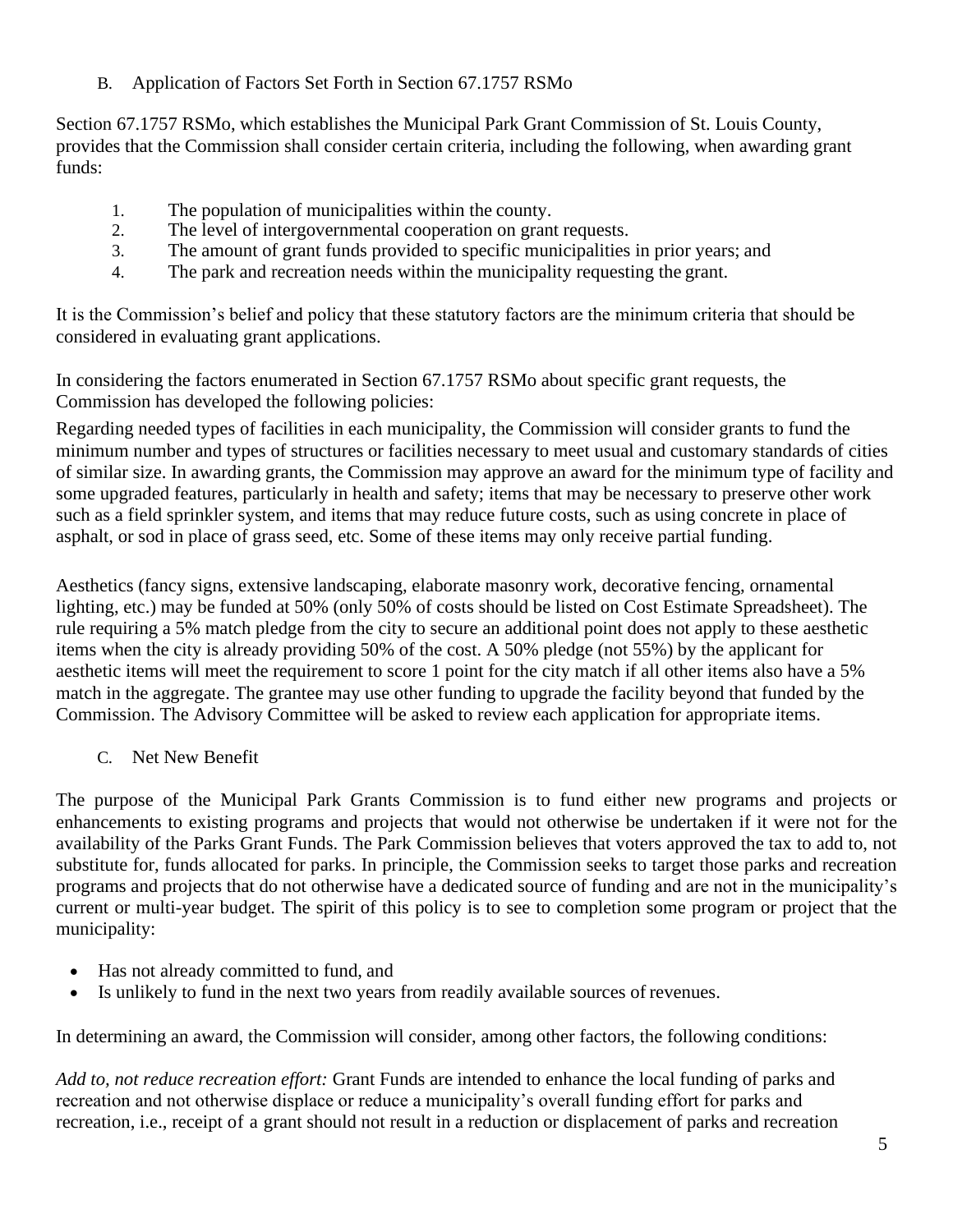funding to the benefit of some other municipal service.

- *1. Add to, not replace, previous commitment:* Grant Funds are not to be used to pay for items that are already paid for or are intended or pledged to be paid for from municipal revenues or other sources.
- *2. Add to, not replace, dedicated funding:* Grant Funds shall not be used to replace funding for an already approved program or project which has a dedicated source of revenue, e.g., bond issue funding, grant or some other form of sales tax or other fee or tax, or some other source of dedicated funding. However, Grant Funds may be used to enhance or expand an already approved program or project.
- *3. Add to, not replace, match for grants already submitted to others:* Grant Funds shall not be used to assist in whole or part a municipality in meeting their "local match" requirement for a grant that has already been submitted to another entity. However, a municipality may seek to use Grant Funds to:
	- Match a grant that has not been submitted at the time of the application to the Commission, if other conditions including but not limited to 1-3 above are met, and
	- Supplement any reduction in funding from a grant or some other form of revenue. For example, if a municipality has pledged \$100,000 and is seeking a state grant for an additional \$200,000 to fund a \$300,000 project, but the municipality only receives \$150,000 from the state grant, the Commission funds may be sought to supplement the reduced state grant funding. However, the municipality may not use Grant Funds to displace any of the \$100,000 originally pledged as local match.
	- •
- D. Multiple Applications in Same Round

A request for funding for multiple projects that are very similar (for example, replacing 2 playgrounds in 2 parks) may be submitted using one application. A separate cost sheet should be used for each project. For example, if you are applying to improve two parks by removing substandard equipment and replacing it, simply use one application with two cost sheets, one for each park. If the multiple projects are very different, for example, one is for a bike trail connecting two parks and another is for a park restroom, you must submit two different applications. If unsure, clarify with us prior to completing application.

There is no pre-established limit on the number of grants per city, but it is rare to fund 2 grants in any one round. The Commission will adhere to state law requirements and its policies as it evaluates applications and may limit awards accordingly. Applications are scored based on the criteria listed in the application and other factors. The range of points available is noted next to each item in the application. Each grant request shall be for one specific project or program. If you submit 2 applications, the one with the highest score will normally be chosen over one with a lower score.

E. Programs and Projects:

Requests for funding of both programs and projects should be listed in completely separate applications.

F. Acquisition Projects

Prove that the property can be purchased. If you receive a Municipal Park Grant for land acquisition, the land/park must be dedicated to public recreational use. The Municipal Park Grant Commission must approve any change in usage to assure that the land is still being used for public recreational purposes to the extent reasonably possible. The Commission requires a land appraisal to be completed no more than 9 months prior to the application deadline if purchasing land. The city must provide proof of current ownership of the land and a signed contract to purchase the land. The municipal contract with the seller may be contingent upon receipt of the grant, if it has been signed.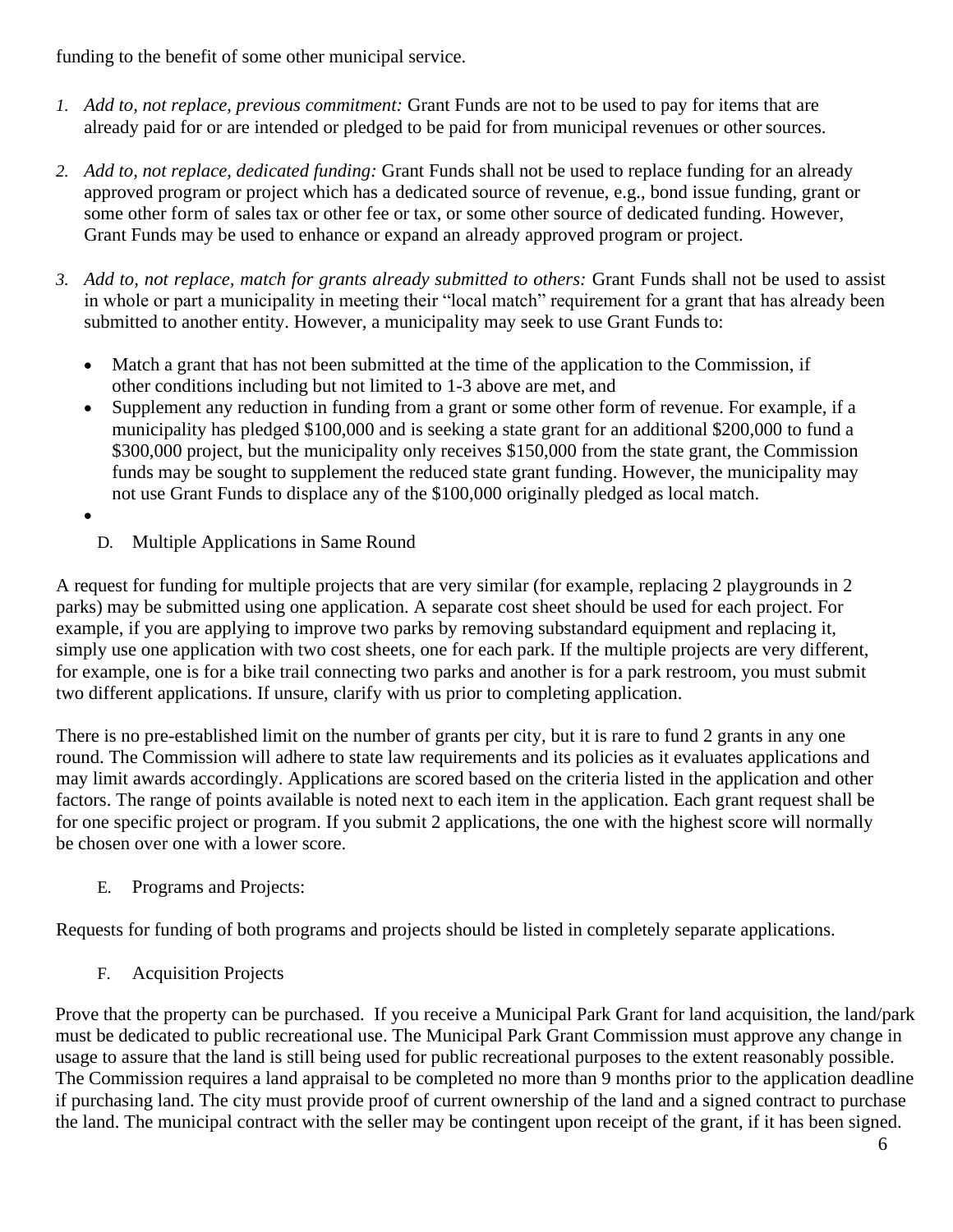Do not purchase the land prior to signing an agreement with the Commission if you intend to apply commission funds to the purchase price.

- G. Development Projects
- 1. Long Term Maintenance Required

If your project involves development, a major operational cost, or major renovation/restoration of facilities, keep in mind that these facilities must be open to the general public, properly maintained and operational through the life of the facility*.* Thus, it is important that you consider how you will handle necessary maintenance and operational costs throughout this period and include financial commitments to do so in the application. Note: Maintenance and minor operational costs are not eligible for reimbursement.

2. Spending Funds on Private Land Requires Legal Opinion

In rare occasions a facility, such as a trail, may be planned to be built on private land, e.g., church property. In such cases, the Commission requires a legal opinion from the City arguing that the use of Commission funds should be permissible under state law. In addition, cities must explain how future access to the land will be guaranteed. The Commission urges cities to secure an easement for at least 10 years, but a lease may be acceptable in some cases. Please contact us for more information.

3. Use of Funds Outside City Limits

In rare cases, a city may find it beneficial to seek improvements near, but outside, the city. In such cases, the Commission will consider: 1) state laws; 2) use by municipal residents; and 3) ownership and other potential factors.

## VI. Programs - Open to Public

All programs must be open to the public and shall not discriminate against race, color, religion, sex, age, disability, national origin, or ability to pay.

## VII. ADA Accessibility

All projects and programs shall be made accessible to and usable by persons with disabilities. They must be constructed in conformance with the Department of Justice's 2010 ADA Standards and 2009 Draft Final Accessibility Guidelines for Outdoor Developed Areas, and the final report of the Regulatory Negotiation Committee on Accessibility Guidelines for Outdoor Developed Area written by the Access Board, an independent federal agency established by section 502 of the Rehabilitation Act (29 U.S.C. 792). Helpful information is available at [www.access-board.gov.](http://www.access-board.gov/)

## VIII. Grant Approval and Agreement

Execute Agreement Before Starting Project and Follow State Law Governing Bids, Wages, Etc. It is important to understand that if your project is approved for a grant, you must not begin acquisition or development underwritten by the grant until you have executed and returned a Project Agreement as provided by the Municipal Park Grant Commission. Costs incurred before the agreement is signed and returned to the Grants Administrator are not eligible.

All state laws governing municipal projects must be followed, along with your ordinances, as if you were using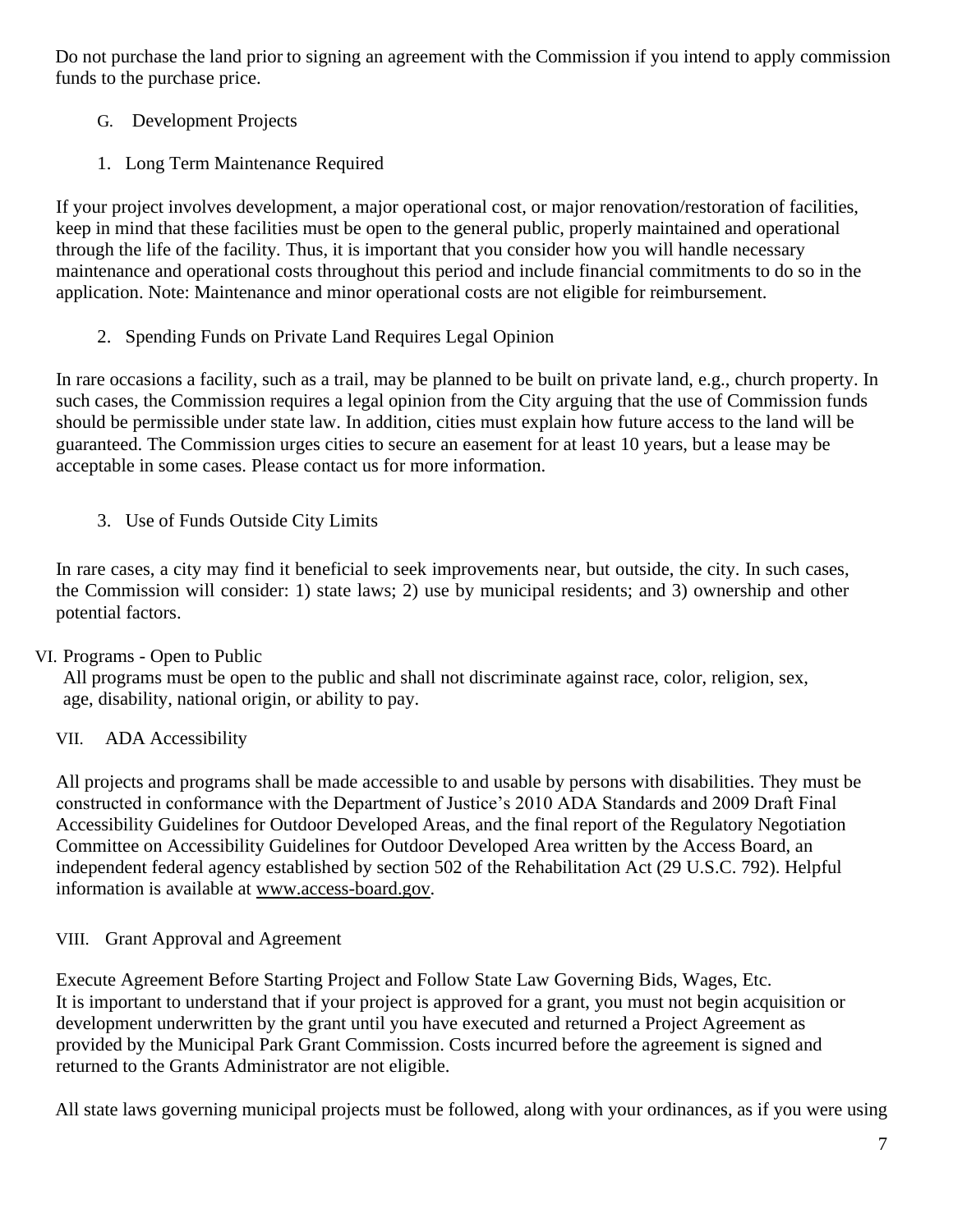your own municipal funds. This includes, but is not limited to, advertising for bids, securing bonds and insurance prevailing wages, and lien waivers.Grant Completion

The goal is to complete the project within 18 months of executing the agreement. The Commission will establish timelines for completion of an approved project. Those deadlines shall be set forth in the Project Agreement. Each recipient shall adhere to the timelines as set forth; Grantees may request project extensions under extreme circumstances beyond the control of the project sponsor. Grants will not be awarded if applicant has two outstanding grants unless extraordinary circumstances can be explained. Generally, the timelines for types of project may be:

- Land acquisition purchase within nine months following grant approval.
- Development/renovation projects initiated within six months (weather permitting) of the grant approval date and completed within 18 months.
- Programs implemented within one year of grant approval and in place for the period approved by the Commission.

#### IX. Eligible and Ineligible Costs

Beginning with Round 6, the commission expanded funding to include more items, particularly health and safety items such as rubberized playground safety surfacing. Some other non-essential items or enhancements, such as sprinkler systems, artwork, or items with historical designs may receive funding, likely at a reduced rate of 50%. The Commission may provide some or all the funding for higher cost items if future maintenance costs would be reduced. The Commission reserves the right to fund or not fund items as it considers all requests.

#### A. Eligible Costs

#### Construction and Recreation Programs

The Commission requires that funds be used for land acquisition, construction projects, including major renovations, limited professional services related to the project, or for programs. Master Plans or other uses that do not result in a new or improved facility or offer a new program are not eligible. (See planning grant applications). Architectural, engineering, site plans and other activities already undertaken by a municipality are not eligible expenses. See the policy on Net New Benefit in Section V for more details.

1. Professional Fees

15% of the total project cost, NOT the grant amount, may be used to pay for A and B below. Such costs are to be clearly described in the application and appear on the "Cost Estimate" sheet to assist in the decisionmaking process. Only those costs listed in the application, approved by the Commission in making the award and incurred after the grant is awarded, are eligible for reimbursement and only when directly related to the project being funded.

- a. Securing and evaluating bids Up to 9% of the total project costs may be sought for this purpose. Services needed to secure bids including planning, preparation of drawings, construction & bid documents, MSD regulations and soil testing. Costs to prepare simple bid documents and basic oversight are not eligible. Costs associated with preparing a grant application are not eligible or reimbursable.
- b. Post-bid award construction management Up to 6% of the total project costs may be sought for architectural and engineering services to ensure the integrity of a project and provide project management, including oversight and implementation, when those tasks are not done with city personnel. Costs for simple project oversight will not be approved. Make sure the consultant is appropriate for the project. For example,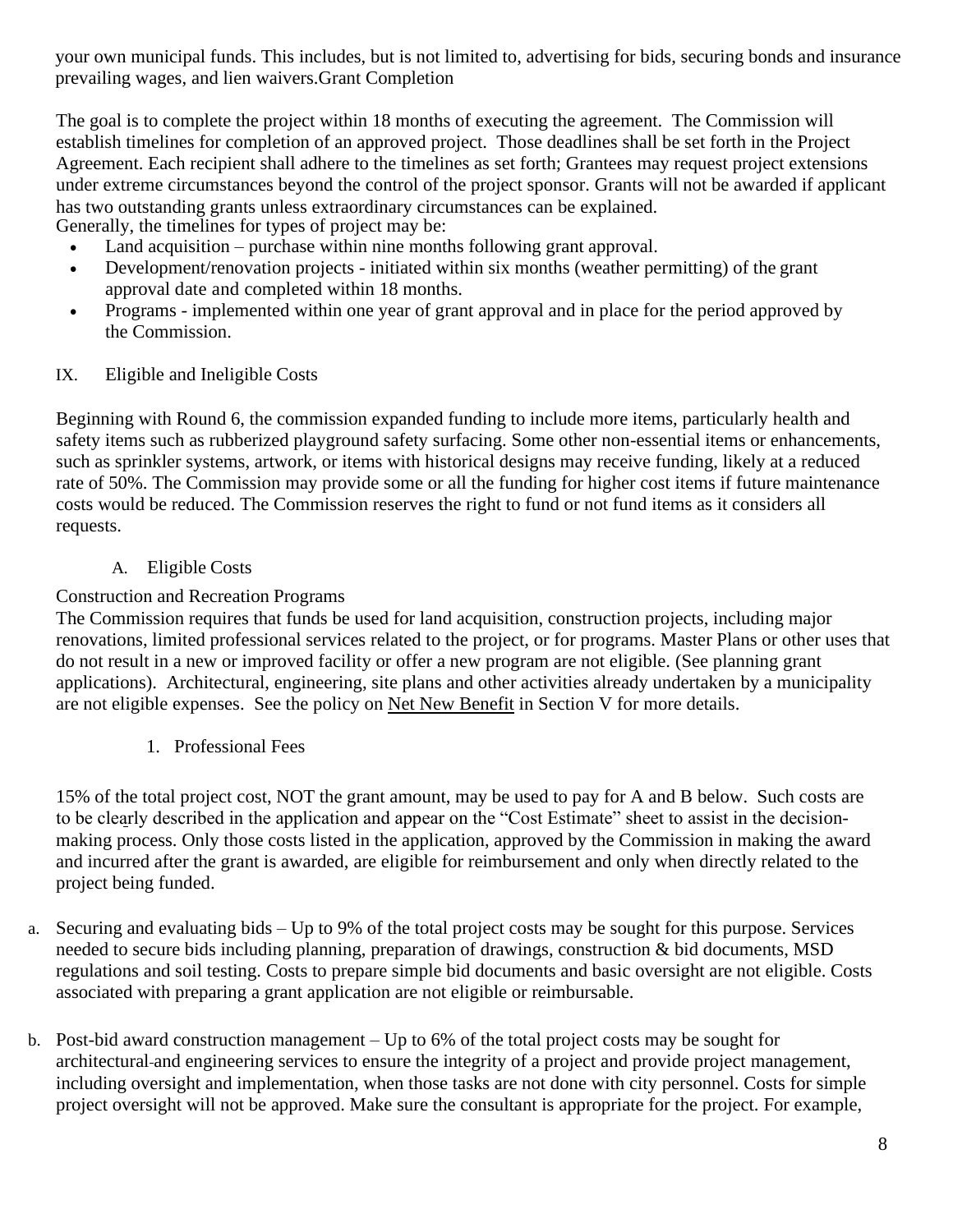if the project impacts a creek or other wetland, a professional familiar with the Corps of Engineers standards should be involved.

The qualifications of the professionals intended to be paid with grant funds shall accompany the application. Costs must be incurred within the project period. The project period begins on the date of the Project Agreement and continues for the period as specified in the Agreement. Project costs must be listed in the approved grant and relate directly to the project as described in the Project Agreement. The project agreement will contain a total award to cover the costs approved by the Commission along with a scope listing dimensions, types of materials, location of the facility or details associated with program grants. All elements listed in the scope must be completed. Please estimate the costs accurately. If possible, avoid minor elements, which cost less than \$500 paid to different contractors. Contact the Grants Administrator (Municipal League of Metro St. Louis) if you have questions regarding eligible costs. In order for costs to be eligible for reimbursement, they must meet the following conditions:

- 1. Recreation Facility Costs: Most new construction and rehabilitation costs, but not maintenance or repair costs, directly related to recreation facilities are eligible for reimbursement as long as they are dedicated to public recreation usage. Examples of eligible facilities include, but are not limited to: picnic areas, sports and play fields/outdoor play courts, swimming, boating or fishing facilities,trails, winter sports facilities, fitness facilities, meeting/class rooms, parks and amphitheaters. Dedicated recreational capital equipment, such as an ice resurfacing machine, is eligible. Multi-purpose items, such as lawn tractors, are not.
- 2. Support Facility Costs: Are eligible for reimbursement and include, but are not limited to, construction and installation of site improvements including landscaping, construction and installation of utilities, service roads, parking, lighting, signs, restrooms, concession and maintenance buildings, buried or overhead wires, and HVAC. All must relate to parks and recreation use and not used significantly for other municipal uses, such as parking unrelated to park activities. Typical publicworks jobs are NOT eligible, such as simply extending a sidewalk outside a park, (unless it is a bike/ped facility).
- 3. Supplies and Materials: Are eligible for reimbursement for programs (not projects) and may be purchased for a specific project or drawn from a central stock. Donated materials are not reimbursable but may be used as part of the in-kind contributions. Overhead, administrative costs, office supplies, etc. used to implement a grant are not eligible costs.
- 4. Information and Signage Costs: Are eligible for reimbursement and may include permanent information signage and display boards principally associated with parks and recreation. Elaborate or costly signs are limited to 50%, unless extraordinary factors are submitted.
- 5. Construction Costs: Are eligible for reimbursement and include all necessary construction activities from site preparation (including demolition, excavation, grading, etc.) to the completion of a structure at your project site. Construction may be carried out through a contract with a private firm, or by use of your community's own personnel and facilities, within limits. City personnel costs must be paid by the City; the Commission will not reimburse for such costs. Unlicensed city personnel may not complete work normally done by licensed or skilled trades, work that may result in unsafe facilities, unsightly finished products, or other deficiencies. The city must demonstrate that city personnel can complete tasks by submitting the experience of qualified persons involved. For example, staff from one city may be qualified to install a concrete pad for a picnic shelter; others may not be so qualified. If staff members are qualified, they may do the work, but the commission grant will not be used to pay for such labor or equipment, only materials and other non-labor costs previously approved will be reimbursed.

In some cases, skilled supervision may be required when city personnel are completing the work. For example, a landscaper from a nursery where products are purchased may supervise a public works employee installing plantings. If unsure, the Commission urges the applicant to utilize contractors for all work. Shoddy work will not be approved for reimbursement. For example, walking paths must be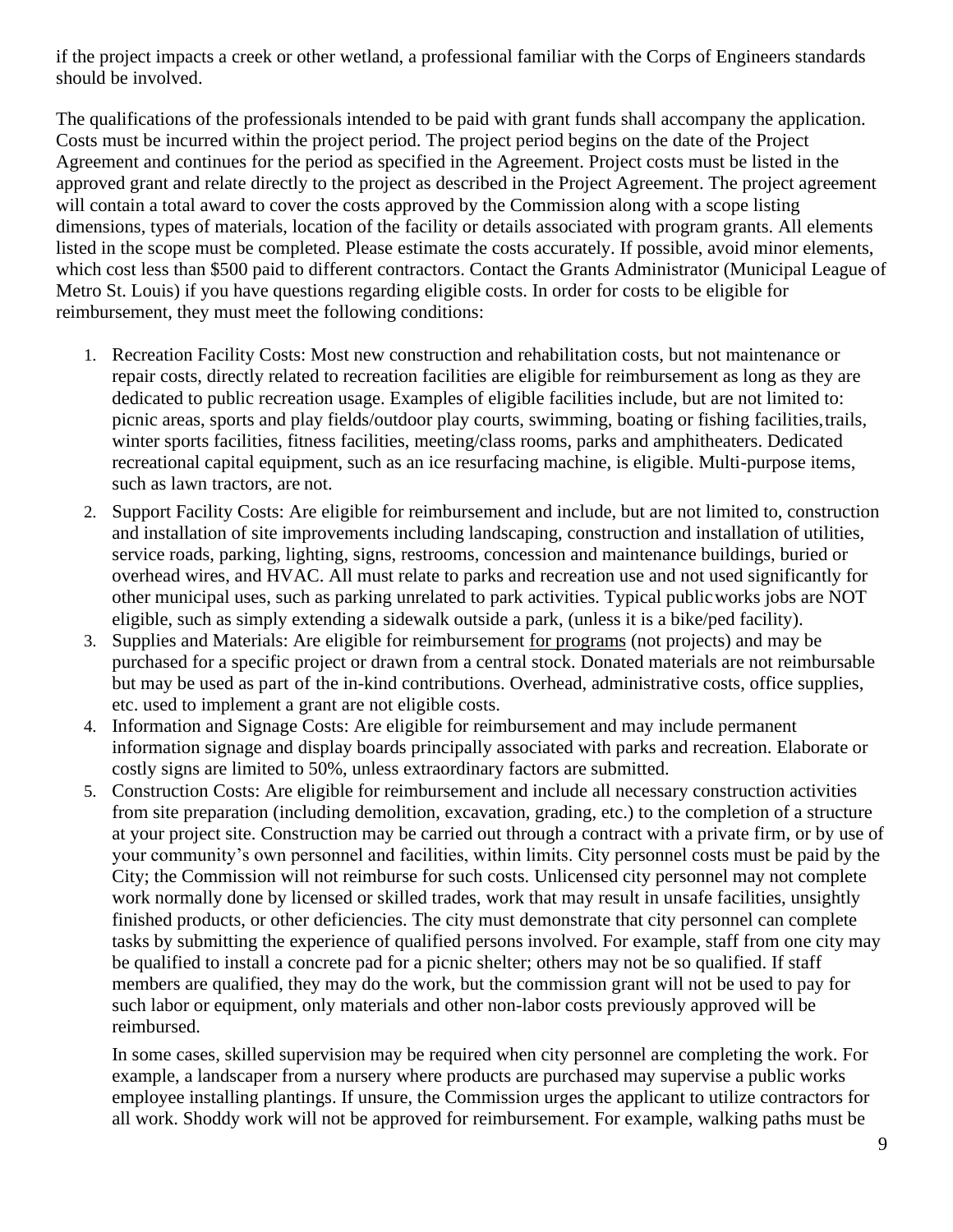level (from one side to the other). Concrete must be of consistent color and not cracked. Trees must be straight.

- 6. New Program Costs: Eligible for reimbursement and funding for period approved by Commission (See item X). Costs may include, but are not limited to, new staff, contracts with agencies, limited staff training, equipment, and supplies. Only new programs are eligible for funding. Existing staff and programs or programs conducted in previous years will not be considered. The eligible costs noted above must be listed (in categories, not by item) in the approved grant to be reimbursable; the costs are not eligible if not listed in the approved grant. Reporting of time worked and general accomplishments of the goals will be required whenever the commission is funding a program. See example of a Cost Estimate Sheet for PROGRAMS on page 16.
- 7. Professional Fees: See the policy section subtitled "Specific Project Costs" for a description of the limited professional fees that could be approved by the Commission if listed in the application.
- 8. Unusual or Non-Traditional Projects: May be eligible but could be viewed as too risky to fund. Submit these at your own risk. Substantial justification and community support may be a key to approval.
- 9. Life Span: Only items expected to last 10 years or longer are eligible, although 20% of the funds may be used for essential items that are part of the overall project but may have a useful life of less than 10 years.
	- B. Ineligible Costs

Maintenance, city labor may be allowed as match, but it is not reimbursable through the grant, incidentals, planning, ceremonial or entertainment expenses, publicity costs, bonuses, interest expenses or incidental costs generally less than \$500 for construction/rehabilitation or less than \$10 for program supplies.

The funds are not available to replace costs already assumed to be committed by a city for capital improvements, most operational costs and routine maintenance costs for existing recreation facilities or programs, to substitute for local match for other grants already submitted, for equipment to be used for the construction or maintenance of recreation areas, park and recreation employee salaries, other city employees' salaries or volunteer labor. The goal is to use the new funds to complete a new improvement or program, not substitute commission funds for other local, state, or federal funds. If you are unsure whether a proposed expense is eligible, please call the Grant Administrator.

- X. Reimbursement Process:
	- A. Project Reimbursement

A request for final reimbursement should be submitted after all items listed in the project scope of your project agreement are complete and documentation is available for review, including invoices and cancelled checks as proof of payment. In addition to the items funded by the grant, all other items listed in the scope and agreement that were to be installed by the city must be complete. An on-site inspection will be conducted to determine final approval of the reimbursement request. No partial payments will be allowed for project costs in most cases. Hardship cases should be noted prominently in the application. Upon examination of the municipality's budget and other factors, the commission may provide for the reimbursement to be done in multiple payments.

If a project is receiving significant funding from the municipality and the commission share is far less than 100%, the commission will consider reimbursing the municipality when the portion of the project to be paid by the commission is complete, along with some portions of the improvements funded by the municipality. All the items to be funded completely by the municipality need not be complete for reimbursement of the other completed items to be finalized. For example, if a municipality is building a \$1 million dollar project and the commission is paying \$500,000, reimbursement may be made when \$600,000 in work has been paid by the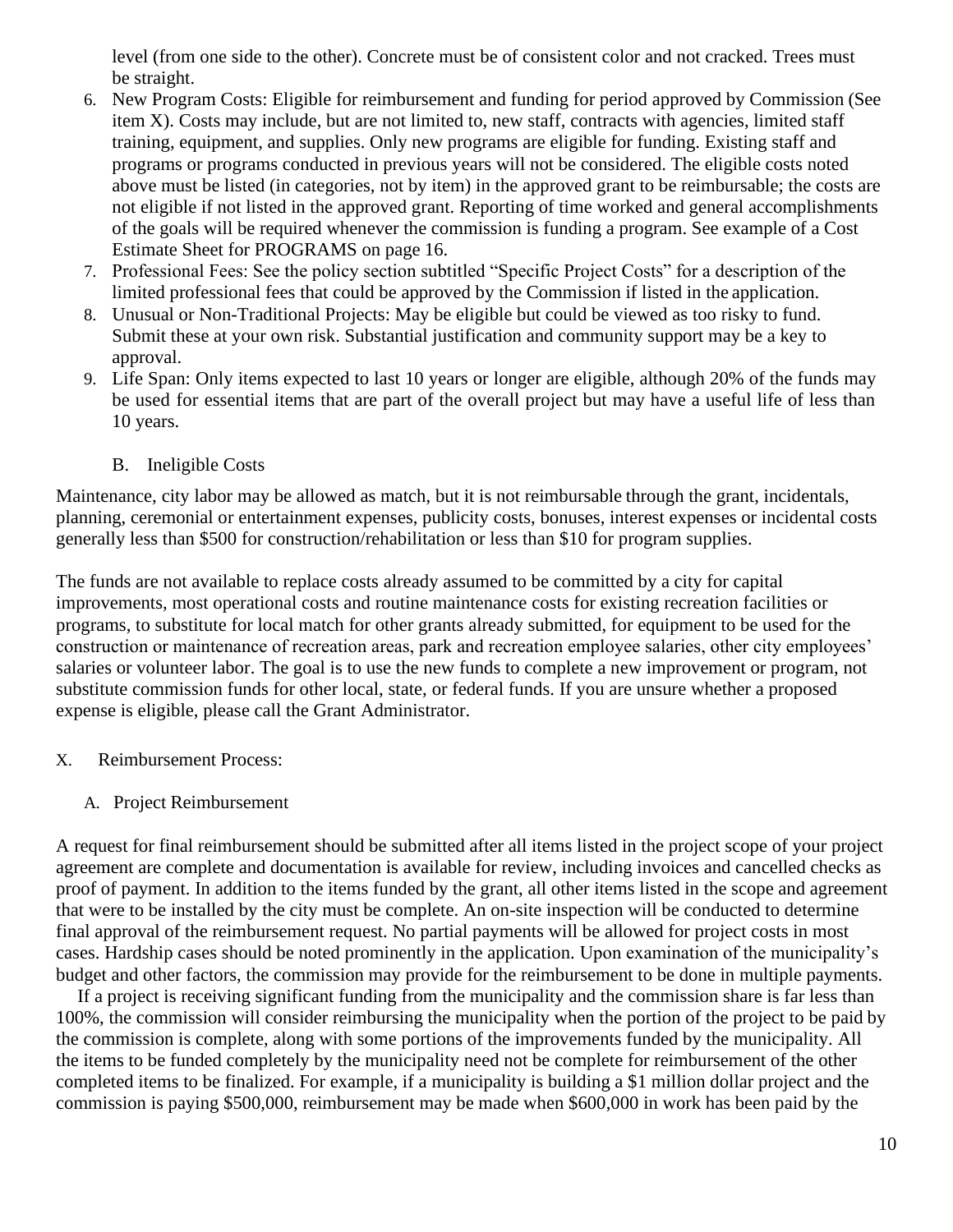municipality. The municipality must complete the balance of the project as outlined in the agreement with the Commission or face consequences such as repaying the Commission or foregoing future grants. This will allow the Commission to clear the project from its books in a timely manner. (1/16)

#### B. Program Reimbursement

When a program (not a construction project) has been approved for funding, 25% (twenty-five percent) of the grant amount will be dispersed upon award and submission of a current detailed & approved budget to use for start-up expenses. Additional 25% allotments will be made near 1) the start date of the program, 2) near the halfway date of the program, and 3) near the conclusion of the program assuming that the program is safe and effective, and expenses are proper and pre-approved. Regular reporting is necessary to demonstrate proper use of funds. Funds will not be provided if the goals and intentions of the program as described in the application and described in the agreement with the Commission fail to be met or if the use of funds is not appropriate and/or fails to meet audit standards.

#### C. Reimbursement Forms

Reimbursement forms will be supplied by the commission and require such items as proof of a paid invoice for work that was listed in the scope of the agreement, canceled municipal checks and associated documentation.

D. Reduction in Scope is not typically allowed after Grant Proposal

If an approved element would be difficult or imprudent to undertake, it may be possible to reduce the grant award and eliminate an item. This is not routine and is discouraged. A reduction in the scope requires an amendment to the agreement and will lower the grant award. When considering a request for a modest change, the Commission will still require that the concept of the project not change and that the project remains consistent with the character, scope and intent of the approved project. The Grants Administrator hired by the Commission may approve changes that do not exceed 15% of the total grant amount and do not include expansion of the scope but may involve shifting of funds from one approved item to another as the project is implemented.

#### **Grant Application**

#### **1.** Project Description

Provide a title for the project. Then describe the proposed project or program in as much detail as known and explain your community's need for this project/program. Please examine the "Cost Estimate" page in this packet before proceeding so that the items listed there agree with this. If available, include a drawing of the proposed improvements and where they will be placed in the park.

Include projects that:

1. Are new and do not already have complete financial support or pledge of support. Grant funds must support something not likely to have funding now or in the near future from another source.

- 2. Have real community support.
- 3. Have accurate bids or estimates.
- 4. Can be done in one year from date of approval.
- 5. May have public partners, or private or city match.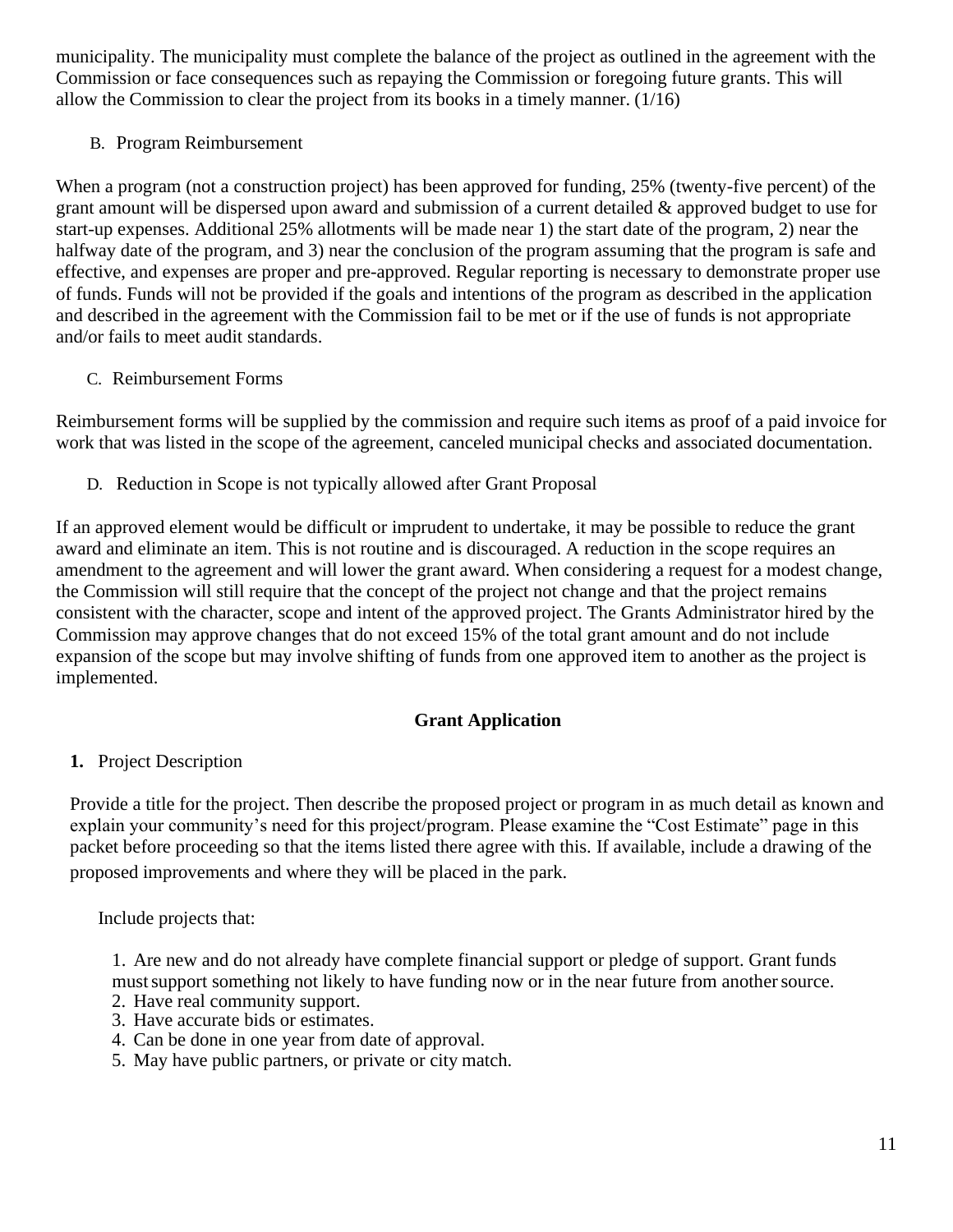Match Not Required, but 1 Point Awarded if 5% or More is Provided - Parts 1 and 3 Only Matching funds are not required; however, a municipality may score one point in the evaluation of its grant application if it provides for a voluntary match equaling 5% or more for the items in "Part 1 and Part 3" on the Cost Estimate Sheet, funded by The Commission. No portion of "Part 2" (funds required for a 50% match) can be counted towards the voluntary contribution of 5%, however, the city is also not required to contribute an additional 5% (to total 55%) to the items in part 2 to still receive the 1 point since the city is already paying 50%. The matching funds or in-kind contribution may come from the city, private individuals, community groups, etc. Other governmental agencies should be listed under #9 as a PUBLIC PARTNER. (Other government funds, except federal funds will be considered for points under governmental partner contributions on the Cost Estimate Sheet. If contributions are listed on the Cost Estimate Sheet, the improvements must be installed prior to reimbursement.

Please describe the match and include a letter of commitment from the donor with the submitted application. If utilizing in-kind labor as part of a match, include a listing of hours and labor rates, as well as equipment charges if applicable. This figure must be included on the Cost Estimate Spreadsheet. Your administrative time is not an eligible match item, nor is existing city land.

Matching funds will only be considered in accordance with the Commission's net new benefit policy. City labor but not existing city land may be used as match (not eligible for reimbursement) with proof of qualifications accepted by the Commission. If Private entities or community groups donate land, 1 point is possible.

**3.** Plans/Public Input  $0 - 2$  points

What documentation does the municipality have that demonstrates that this project/program is part of a city capital improvement or comprehensive plan, a parks and recreation master plan, professional survey or minutes of publicly held meetings? If documentation exists, please provide a copy of said plan or tell us when you last provided it to us. (Minor meetings or limited discussion or contacts with few users are not likely to generate points). Last, minute ideas with little proven community support will score 0. The more focused the study, the more points available. Please describe public support in the space provided below #3 in the application and provide documentation beyond the resolution.

**4.** Needs Are Based on Facilities Inventory 1 – 4 points

Existing Facilities Per Capita Determine Need. A point system ranks all the municipalities needs based on the facilities inventory you provide. Below serves as an example of how cities are ranked when evaluating applications. Cities may be moved from one level to another as recreational assets change. Cities will be ranked when they apply for funds based on the latest inventory submitted with the application.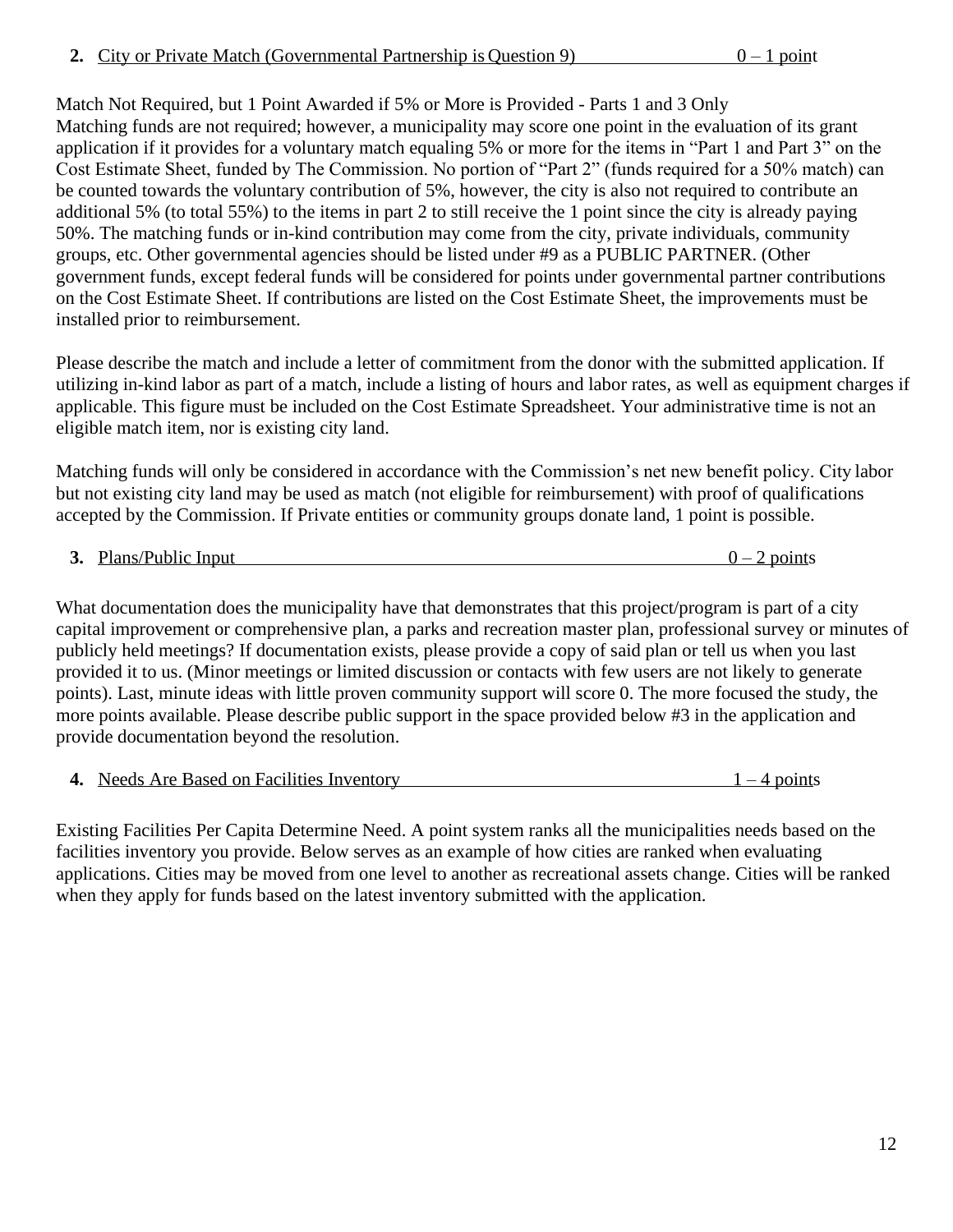In applying the fourth statutory factor to its evaluation of grant requests, the Commission considers the population of the city and the inventory of available park and recreational facilities and programs in your city, including those owned or operated by the state and county, but not schools. Complete the "Recreation Facilities Inventory" included in the application for all facilities in your city owned by the city, St. Louis County, and the State of Missouri (but not school districts unless the commission paid for the facility.

Population of a municipality is considered when evaluating the needs of a municipality. In evaluating need, the Commission will keep in mind whether the scale and scope of the proposed facility or program is commensurate with the population being served.

In considering available facilities, the Commission considers the size, type and usefulness of the particular facilities. The Commission requires that each municipality submit an inventory of available park and recreational facilities with its grant application. The facility inventory submitted by a municipality shall include all publicly owned facilities, excluding schools unless the commission paid for the facility, not just those owned by the municipality. The inclusion of facilities owned by other governmental entities will present a reliable picture of the facilities available to citizens and, therefore, the needs of the citizens. Only items that are new to a community will be awarded 4 points. Items will not be considered new if they exist in parks in the city requesting grant funding. Spray Pads should be listed as playgrounds, not pools, unless enclosed in the pool area.

Overall Number and Type of Public Facilities Available (1-4 points)

- 1. 1.99 Highest quartile (76-100%) of recommended facilities
- 2. 2.99 Second highest quartile (51-75%) of recommended facilities
- 3. 3.99 Third highest quartile (26-50%) of recommended facilities
- 4. Fourth highest quartile (0-25%) of recommended facilities

Need for the Specific Facility or Program Described in the Application (1-4 points) Beginning in 2010, the Commission ranked all cities based on the number of facilities per capita in each category, such as courts, playgrounds, etc. If a city ranked in the top 50% for that specific facility, the need equals 1 point. If a city ranked in the lower 50% for that specific facility, the need equals 2 points. The chart is updated annually based on the Facility Inventory submitted with each application.

- 1. 1.99 Low Need (upper 50%)
- 2. 2.99 High Need (lower 50%)
- 3. 3- Rehab or replacement
- 4. 4- No facilities exist in city (unless considered a specialized facility)

EXCEPTIONS TO RULE DESIGNED TO ENCOURAGE RESTROOMS: THE FIRST RESTROOM PROPOSED FOR A PARK WILL SCORE 3 POINTS WHEN IT IS AT LEAST 50% OF THE GRANT AMOUNT. A SECOND OR ADDITIONAL RESTROOM TO A PARK WILL SCORE 2 POINTS WHEN IT IS AT LEAST 50% OF THE GRANT AMOUNT. IF THE GRANT IS SOLELY FOR A RESTROOM IN A PARK WITH NO RESTROOM, IT WILL BE SCORED AT 4 POINTS.

IF AT LEAST 50% OF THE GRANT IS FOR SCULPTURE/ART, ZIP LINES, DOG PARKS, MEMORIALS, MONUMENTS, AMPHITHERATERS, GARDENS, LAKES, AND SIMILAR SPECIALIZED FACILITIES, THEY WILL RECEIVE THE SAME SCORE THAT THE CITY RECEIVED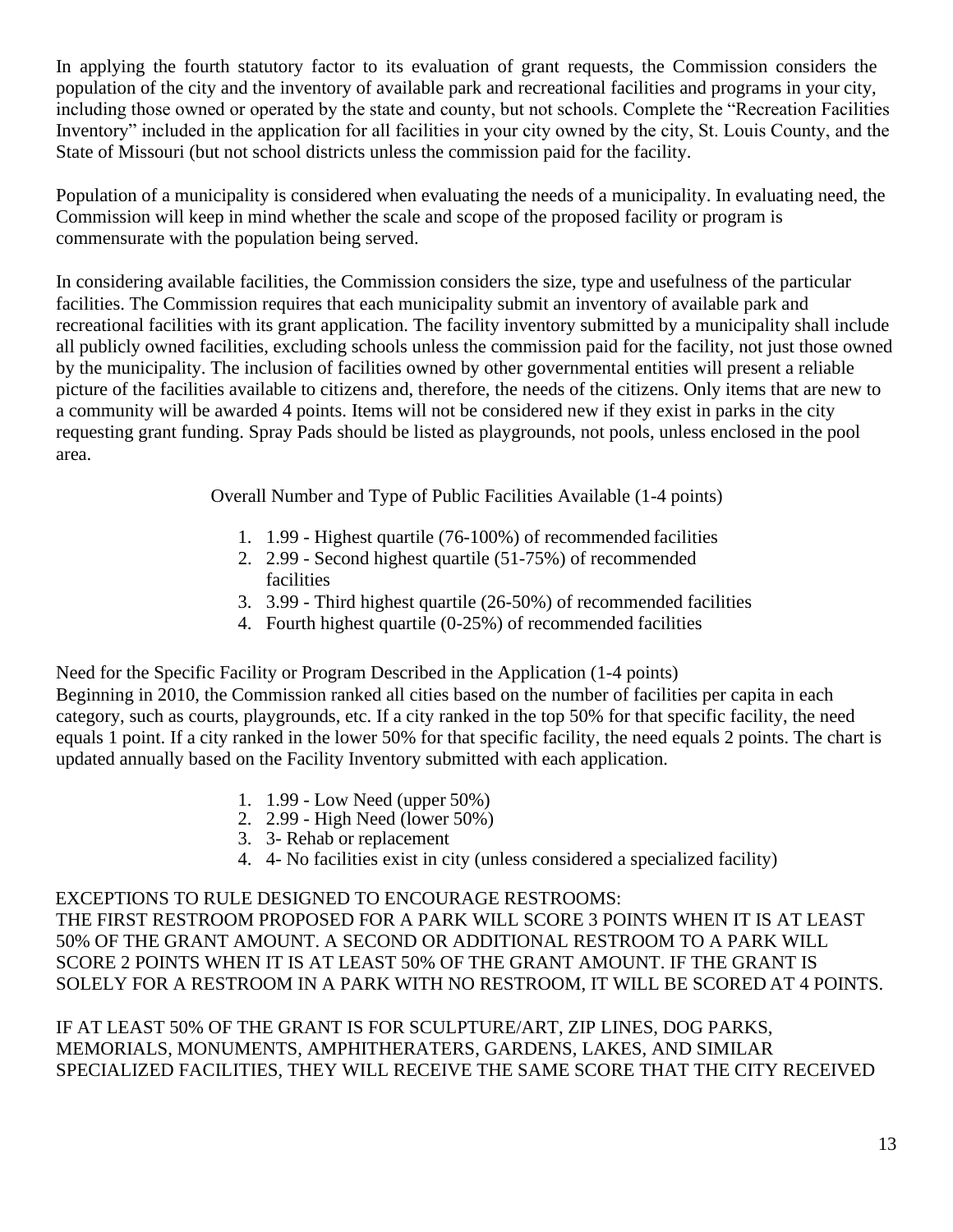## FOR OVERALL NEED SINCE NO INVENTORY OF SUCH FACILITIES WILL BE MAINTAINED FOR SCORING PURPOSES.

## TRAILS:

Walkways alongside roads may be considered trails when they meet some or all the following conditions:

- 1. Wider than traditional sidewalks (recommend 8 feet unless applicant can provide extraordinary circumstances for width being less)
- 2. Connect recreational features such as other trails or parks
- 3. Inherently different than traditional sidewalks in that they accommodate individual seeking exercise, not simply those seeking traditional sidewalk uses.
- 4. Provide information for concrete versus asphalt surface
- 5. Viewed as trails by the Advisory Committee and Commission (See page 13, section 4).
- **5.** Accurate Inventories (Use spreadsheet included in application) 2 Points

Completed inventories must be signed and dated. Failure to submit an Inventory List will result in disqualification of application. Carefully follow the instructions listed below. Refer to inventories from previously submitted applications for your city and explain changes if any on the application. Failure to explain changes in inventory numbers from previous applications submitted to the Commission will result in the loss of one point. Contact the office if you'd like to verify previously submitted inventories (314) 726-4747. If applying with partner city, attach updated inventory for each city. If a trail passes through a municipality but there is not access within the municipality, the trail should still be included on the inventory list.

## A. Inventory Instructions**:**

- Park Acreage: List each park in Column 1 and its acreage in Column 2. Any park land, whether open, closed, or under construction must be listed on the facilities inventory sheet. Small cities should include public green spaces if used as a gathering or seating area.
- Athletic Fields: This is the total number of athletic fields in each park. Athletic fields are softball, baseball, football, and soccer fields with specific improvements such as goalposts, backstops, bleachers, etc. Do not count fields more than once if used for more than 1 purpose on the same footprint of land (a soccer field running between 2 baseball fields, counts as 2 baseball fields).
- Outdoor courts: This is the total number of individual outdoor courts in each park. Tennis, racquetball, handball, multi-use, basketball, and volleyball courts are all qualified. *DO NOT* count shuffleboard or horseshoe pits.
- Play/Spray grounds: Each playground *area* is counted toward this total; not individual pieces of play equipment. Each playground that is separated by 100 yards or more should be counted separately. Spray grounds and skate parks are playgrounds and are subject to the 100-yard test.
- Picnic Shelters/Restrooms: Any permanent structure that is open for common use during park hours, including shelters capable of holding 2 or more picnic tables. Restroom facilities should not be counted separately if they are located within 100 yards of a shelter or other restroom facility.
- Trails (in miles): Trails are *PAVED* pathways constructed and maintained explicitly for exercise or recreational use, *NOT* sidewalks. If applying for funds for a trail or trail connection; identify connection points, width of trail, length of trail and exact location of trail in relationship to the overall project request.
- Aquatic Facilities: Count each outdoor complex as one facility and indoor complex as a separate facility. If the complex has more than one body of water (diving pool, kiddie pool, spray feature) count all these as onefacility.
- Recreation Centers: Recreation Centers are defined as a community building that is multi-functional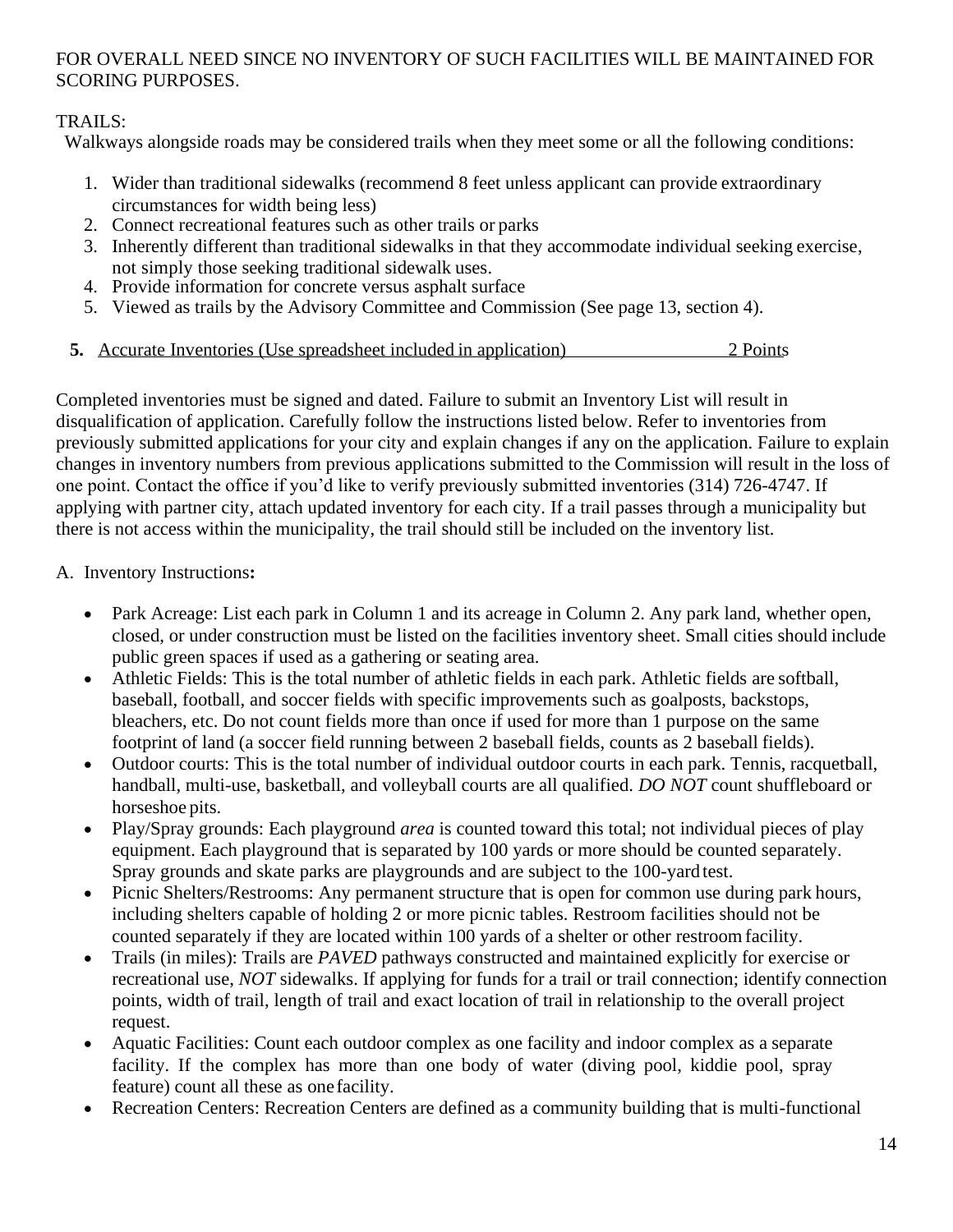with at least 2 major indoor public spaces such as classroom, exercise room, gym, track, daycare, theatre etc. that are not already being counted for points (Ice rink, golf course, or Aquaticsfacility).

- Golf Courses: Any golfing facility with 9 or more holes qualifies.
- Ice Rinks: Indoor and outdoor ice rinks qualify; those that are part of a Recreation Center are still counted separately.
- Sculpture/art, zip lines, dog parks, memorials, monuments amphitheaters, gardens, lakes and similar specialized facilities do not need to be included on the inventory sheets.
- ✓ Did you count all County Parks in your municipality?
- $\checkmark$  Did you count all State Parks and State Properties in your municipality?<br>
Did you count schools with previous commission-funded amenities?
- Did you count schools with previous commission-funded amenities?
- Did you explain any number changes from previous inventories submitted to Commission compared to current application?

#### **6.** Detailed Cost Estimate Based on Site Drawing in Item 1 Above  $0 - 2$  points

The "Cost Estimate" sheet included in the application is essential to a successful project. Please be sure that the correct box is used for each source of funding and that the numbers add up correctly. Complete a detailed cost estimate of the project/program describing the number and dimensions of items to be purchased, built, or rehabilitated. If seeking 5%

In-Kind match for 1 point, please include specific breakdown of hourly labor rate, number of hours, equipment charges, or other pertinent figures. Please list the source(s) used to complete the "Cost Estimate" sheet. Attach vendor sheet, quotes, or bids to the "Cost Estimate" sheet dated no more than 180 days prior to the application deadline. If property is being acquired, list the current owner(s) and provide a signed agreement to purchase it (possibly contingent on the receipt of this grant). Check with city attorney, if necessary, before proceeding.

Use any bids acquired to complete the cost sheet in the application. If your application is approved, some or the entire list of items submitted and approved will become the scope of work eventually inserted into the agreement the city enters with the Commission. For this reason, it must be accurate at the time of submittal. Details are required. Do not submit for a general item like "landscaping" or "tables and benches" but rather list the number and type of each set of trees, or bushes, or tables or chairs. You cannot apply for certain items, receive approval, and then change the items, except within reasonable limits, such as when a item is no longer available but a similar one is now available. You will need to provide an estimated cost breakdown on all the facilities that you plan to construct/renovate as part of your project or program that you plan to offer. Compliance with the prevailing wage law is required for construction contracts.

Estimates should reflect total costs for each major component. Include details about the size of the field or piece of equipment with a breakdown of costs. If you use a consultant (or even a contractor) to provide an estimate, discuss details with them to ensure major elements are included. In the past, we have found major elements missing from the estimates and from the grant request, which cause significant problems once the oversight is discovered during construction.

Do not forget to figure in materials, delivery, site preparation, utility relocation or installation, labor if to be done by contractors, capital costs and other necessary costs to successfully complete the work. These costs should be realistically derived from established or anticipated prices using acceptable accounting procedures. In addition to seeking information from vendors, you may benefit from contacting cities that have undertaken similar work.

You will be best served by securing bids. When estimating costs, contractors responding to your requests for bids may be a good source of expertise. Please remember that costs may not be actually incurred for a year or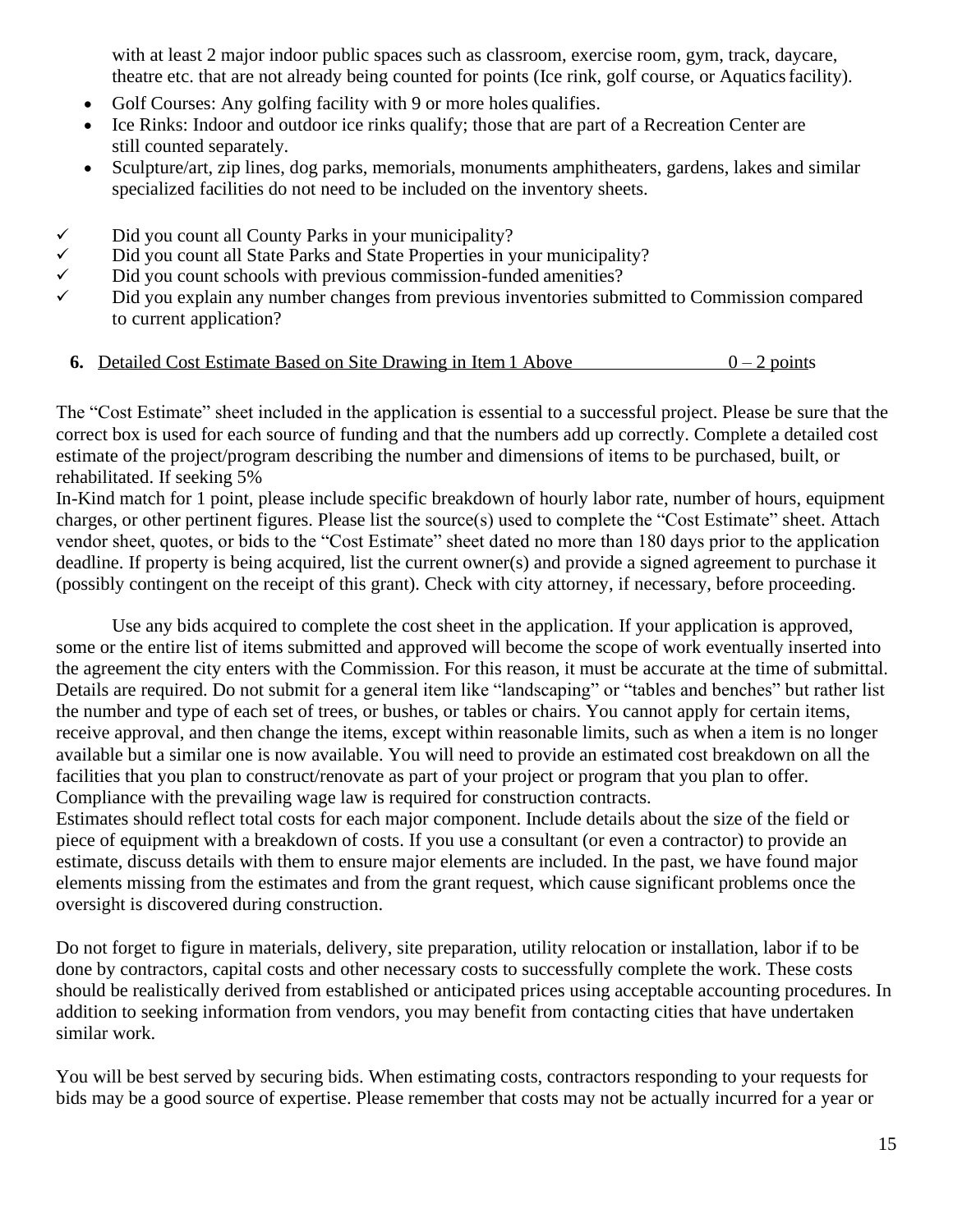more, and you will need to consider some inflationary percentage in your estimate. If your estimates are lower than the final costs, the Commission will not provide additional funds but will expect the grantee to complete the project with municipal or other funds without reducing the scope of the project. Several cities have experienced this problem.

If you are purchasing land, a land appraisal must be completed within 9 months prior to the application deadline. A signed purchase agreement must be submitted with the application.

On the cost estimate page, separate the first group of items eligible for 100% funding from the second group of items eligible for 50% funding.

If you are seeking funding for a PROGRAM, instead of a construction project, use the example below to fill out cost estimate in the application. Please contact us before completing.

### **PROGRAM COST ESTIMATE-ATTACH DOCUMENTS/BIDS THAT SUPPORT FIGURES BELOW**

| <b>List each component in priority</b><br>order. Include the number and                                        | A. Grant<br><b>Request</b><br><b>Including</b>                      | <b>City or private</b><br><b>Contributions</b> |                                 | <b>Public Partner</b><br><b>Contributions</b> |                                                       | <b>Total Cos</b>                 |  |
|----------------------------------------------------------------------------------------------------------------|---------------------------------------------------------------------|------------------------------------------------|---------------------------------|-----------------------------------------------|-------------------------------------------------------|----------------------------------|--|
| size or type of each item. Break<br>down large projects into smaller<br>elements. No contingency<br>allowed.   | acquisition.<br>capital,<br>contracted<br>labor, site<br>work, etc. | <b>B.</b>                                      |                                 | D.                                            | Monetary C. In-Kind Monetary E. In-Kind               | $(A+B+C+$<br>$D+E=\_$            |  |
| <b>Programs</b>                                                                                                |                                                                     |                                                | See example in gray area below. |                                               |                                                       |                                  |  |
| After-school program supervisor -<br>9 months x 3hrs./day, 5-day wk.<br>\$15/hr.                               | $\mathcal{S}$<br>$4,100$ \$                                         |                                                | \$                              | \$4,000<br>School<br>Dist.                    | $\mathcal{S}$                                         | \$<br>8,100                      |  |
| <b>Indoor Recreation Equipment:</b><br>$\overline{4}$<br>each basketball, 7 wiffleballs &<br>bats, volleyballs | $\mathcal{S}$<br>150S                                               |                                                | \$                              | \$                                            | \$                                                    | $\boldsymbol{\mathsf{S}}$<br>150 |  |
| Arts & Crafts supplies (list here)                                                                             | $\mathcal{S}$<br>$200 \,$ \$                                        |                                                | $\mathcal{S}$                   | $\mathcal{S}$                                 | $\mathcal{S}$                                         | $\mathcal{S}$<br>200             |  |
| <b>Assistant Supervisor - Same hours</b><br>above $@$ \$12/hr.                                                 | $\mathcal{S}$<br>3,240                                              |                                                | $\mathcal{S}$                   | \$3,240<br>School<br>Dist.                    | $\mathcal{S}$                                         | $\mathcal{S}$<br>6,480           |  |
| <b>Total Program Costs</b>                                                                                     | $\mathcal{S}$<br>$7,690$ \$                                         |                                                | $\mathcal{S}$                   | $\boldsymbol{\mathsf{S}}$<br>7,240            | $\boldsymbol{\mathsf{S}}$<br>$\overline{\mathcal{A}}$ |                                  |  |

#### **7.** Commitment to Maintenance and Operations  $0-2$  points

- 1. Tell us how you will maintain the new facility. Include information on who will maintain the project, i.e., city staff, outside contract, estimated annual cost of maintenance, etc.
- 2. If you have a dedicated funding source, please describe. Provide documentation of sales tax revenue and operational plan. If you do not have a dedicated source, then provide a copy of the park maintenance budget. If this project is on another property, submit agreement that describes BOTH maintenance and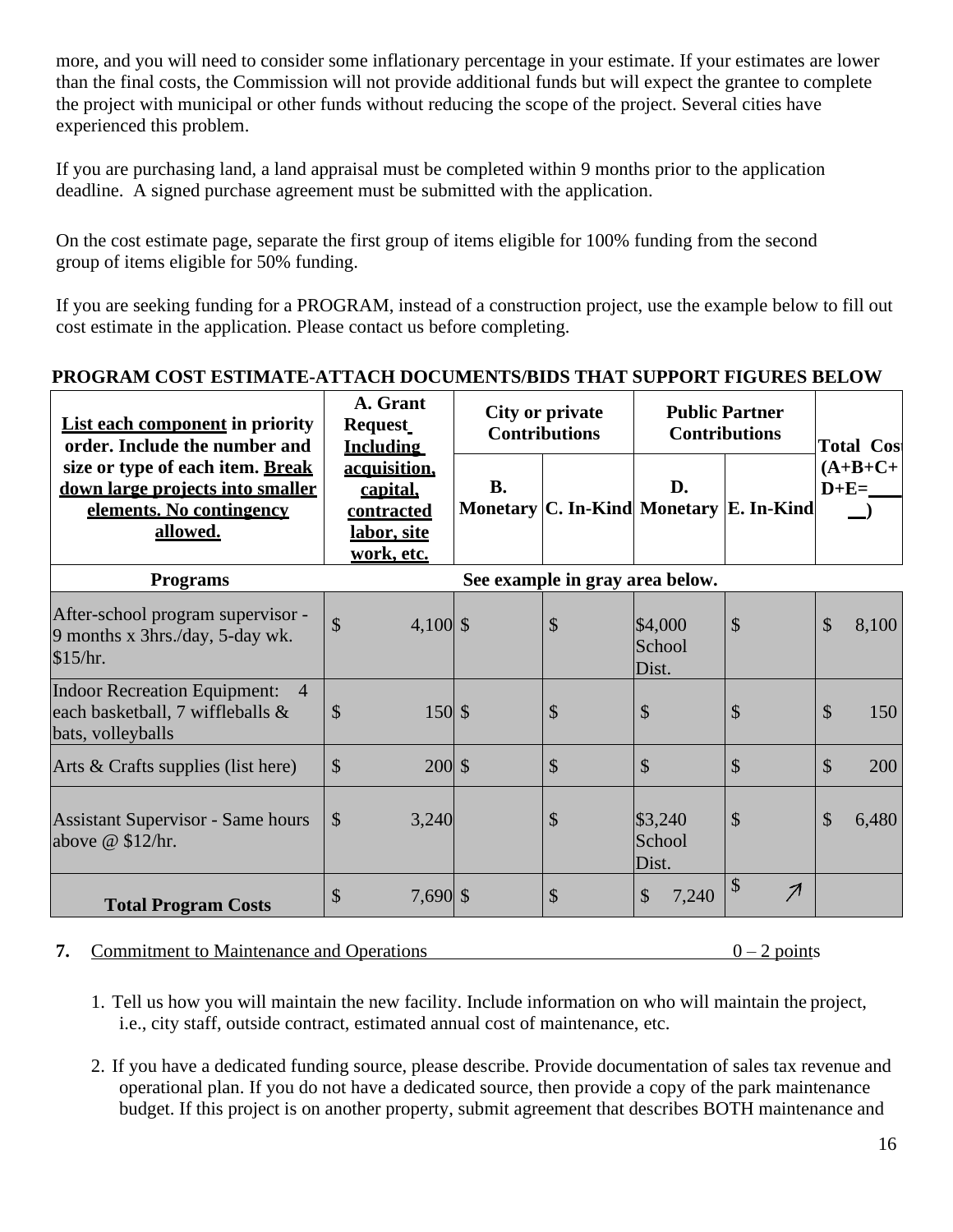commitment to keep it open for public use for life of project. For example, a park built on school property should contain provisions for who is responsible for maintenance, hours/days it will be open to the public, parking policy (if applicable), etc.

- 3. Revised Scoring:
	- $\bullet$  0 points No plan
	- 1 point Application includes either a paragraph with a detailed operational plan OR a funding source budget with a line item for funds dedicated to parks and recreation services *and* a budget plan showing line items demonstrating allocations for maintenance and operations, labeled, and attached to the application.
	- 2 points Application includes BOTH an operational plan and revenue and spending plan as described above.

Previously funded projects must be maintained to be eligible for future grants. Cities that have received grants within the last 10 years must submit recent pictures with the application, that show that the funded items have been maintained and remain open to the public. Any items that have not been maintained, have been removed, or are no longer in use by the public must be explicitly noted in the application. Past projects are subject to inspection to verify maintenance and use.

Facilities funded must be maintained and open to the public for a period of at least 10 years, except for public health and safety concerns, or other compelling circumstances. All exceptions must be brought before and approved by the commission. If facilities are not maintained and open to the public for 10 years, then the governing body will be ineligible for future grants for the balance of the 10-year life span. The governing body can regain eligibility by refunding the full amount provided by the commission for the unused item or facility.

- **8.** Project/Program Timeline 0 1 point
	- 0 points-No timeline
	- 1 point-Submit a timeline explaining major components listed

Submit an expected project/program timeline. If the project cannot be done within 18 months of award, explain here. If you will try to purchase specialized equipment, signs or building material, check on availability before you fill this out. If your plan is conceptual and still needs approval of the Parks Commission and City Council, allow more than a few months for the total project timeline.

It is intended that you finish your grant project within 18 months of an award. Planning now will help you meet this deadline. Grants will not be awarded if applicant has two outstanding unless extraordinary circumstances can be explained.

If the 18-month period ends in the winter and weather interferes with completion, a 90-day extension is likely. Extensions longer than 90 days must be based on substantial problems beyond the city's control. The Commission will act, including, but not limited to, suspension from eligibility for future grants for unreasonable performance.

*Phases Allowed if Each Phase Provides Recreational Opportunities – No Pledge for Future Phases* Grants are for 18 months even though a major city project may include several phases over several years (for example, a bike trail). One phase is eligible for funding as long the phase in this application can be used as a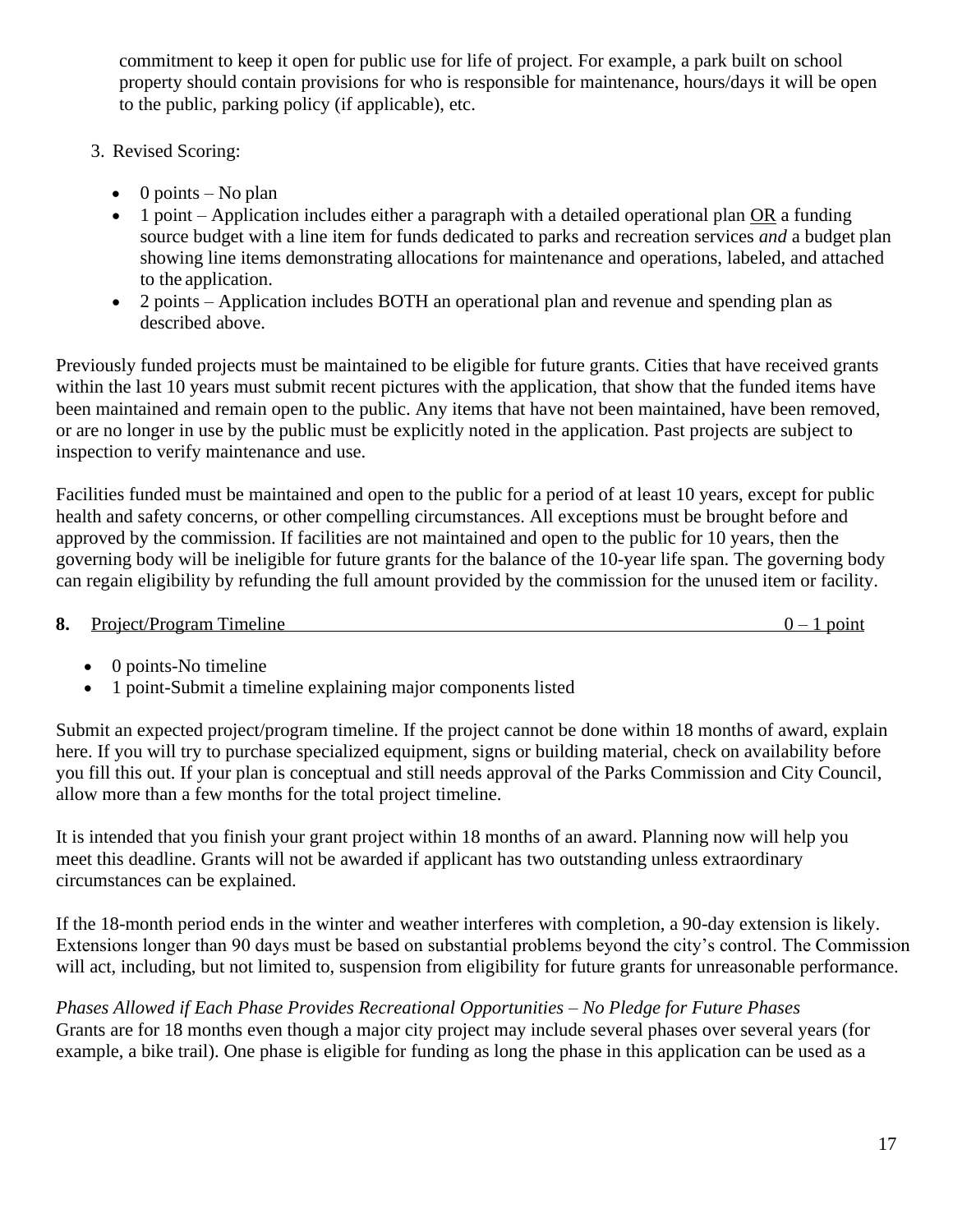stand-alone facility and is not contingent on future funding. There is no assurance that future phases will be funded in the next round or a future year. The Commission is not able to commit funds that are not under the Commission's present control. Please plan wisely!

**9.** Governmental Partnerships (For Matching Funds from Non-governmental Sources see Question 2) 0 – 6 points

Governmental Partnerships are Encouraged - List Items to Be Underwritten by Partners On the "Cost Estimate" Sheet.

In considering the level of intergovernmental cooperation when evaluating specific grant requests, the Commission will award extra points to those who have public sector partners each providing actual dollars or valuable in-kind contributions, such as labor or land. Public partners might be school districts, St. Louis County parks, MSD, State of Missouri, another park district, or other cities, etc.

A letter of intent from each partner (e.g. school superintendent) listing the value of the item committed must accompany the application although the final action by all parties is not required unless a grant is awarded. In the case of a city partnership, a passed Resolution must be submitted for each city. General funds such as Federal Community Development funds or general intergovernmental funds, e.g., gasoline or cigarette taxes are not to be included as partnerships.

If a form of in-kind assistance is to be provided over time, it must continue for 5 years (for example, the use of a field or building improved with Commission funds). It is up to the applicant and its partners to provide evidence of the value of any in-kind contribution and the Commission will award points accordingly.

If contributions are listed on the Cost Estimate Sheet, the improvements must be installed prior to reimbursement. The partner cannot back out unless the city agrees to fulfill the partner's commitment, but this could lower your score and result in loss of the grant. If the city is seeking funds to construct facilities on property owned by another entity, such as a public school or St. Louis County park, include a document that stipulates the use agreement guaranteeing access to the public, maintenance responsibilities, etc.

Assistance from governmental partners will help add points for a particular application. The partner's contribution may come from any public or private source. The governmental partner(s) provided funds or inkind contributions will generate points as follows:

| $0$ points | 5% of the overall project cost     |
|------------|------------------------------------|
| 1 point    | 6-10% of the overall project cost  |
| 2 points   | 11-20% of the overall project cost |
| 3 points   | 21-30% of the overall project cost |
| 4 points   | 31-40% of the overall project cost |
| 5 points   | 41-50% of the overall project cost |
| 6 points   | 51% or more of the overall project |
|            |                                    |

To be considered a Governmental Partner, the following also applies:

- Partners must provide at least 5% cash or in-kind contribution each.

- An updated Inventory must be submitted for each partner city. An average of each partner will be used to determine overall, and project need points.

- Each municipal partner shall submit a resolution or ordinance approved within six months prior to grant application due date listing the amount committed and stating they will sign an intergovernmental agreement to promote the betterment of the park or facility if the grant is awarded.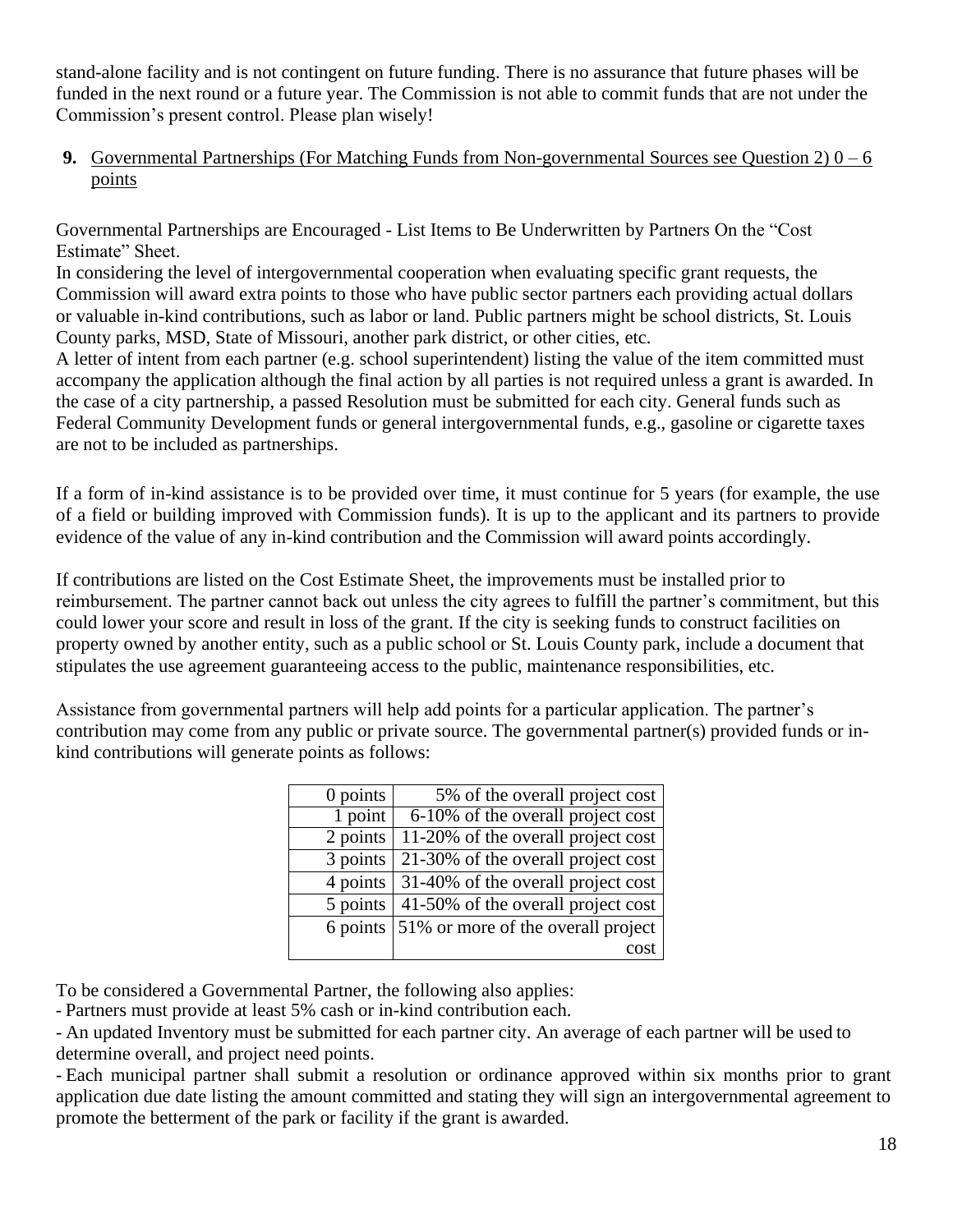- Submit an updated inventory for each city.

- To reward cities who jointly sponsor a project, only 50% of the funding (on a per capita basis) will be counted against each city when considering future grants.

- Only 1 of the participating cities must attend a pre-application meeting to score in this category.

- For municipal partnerships, the total population of all cities will be combined to determine the cap amount but shall not be greater than the largest population group cap of \$525,000.

- For municipal partnerships, the previous award points for all partners shall be averaged, with a maximum of 10 points

- For municipal partnerships, each agreement shall be for a minimum of 10 years.

| 10. Amount of Grant Funds Provided to Specific Municipalities in Prior Years |  | $0 - 10$ |
|------------------------------------------------------------------------------|--|----------|
|                                                                              |  |          |

### **Past Per Capita Awards are Considered**

Any municipality not previously receiving funding from the Commission will automatically be awarded 10 points. About those municipalities which have received funds in prior years, the Commission will award 1 to 9.99 points, subject to change as the grant rounds are evaluated, to each municipality based on the amount of per capita funds awarded or received to date by a particular municipality. Those municipalities with the lowest per capita funding to date will be awarded more points in future rounds. See chart on next 2 pages.

Financial caps now apply to the amount a city may request. Please see the chart in section II. C. of this packet.

For projects involving municipal partnerships, the sum of the partnered municipality's populations will determine the cap

| <b>City</b>         | # of<br>Grants | City Pop. | Grant<br><b>Amounts</b> | <b>City Per</b><br>Capita | <b>Calculated</b><br><b>Points</b> |
|---------------------|----------------|-----------|-------------------------|---------------------------|------------------------------------|
| Glen Echo Park      | 1              | 160       | \$265,000               | \$1,656.25                | 0.0                                |
| Crystal Lake Park   | 2              | 470       | \$381,605               | \$811.93                  | 0.0                                |
| Edmundson           | 3              | 884       | \$486,712               | \$550.58                  | 0.0                                |
| Pasadena Hills      | 3.5            | 930       | \$476,829               | \$512.72                  | 0.0                                |
| <b>Twin Oaks</b>    | 2              | 392       | \$169,123               | \$431.44                  | 0.0                                |
| Bella Villa         | 1              | 729       | \$252,678               | \$346.61                  | 0.0                                |
| Bel-Nor             | 3              | 1,499     | \$491,152               | \$327.65                  | 0.0                                |
| Vinita Park         | 4              | 2,157     | \$665,735               | \$308.64                  | 0.0                                |
| Oakland             | 3              | 1,381     | \$414,789               | \$300.35                  | 0.0                                |
| Dellwood            | 6              | 5,025     | \$1,375,321             | \$273.70                  | 0.0                                |
| Winchester          | 4              | 1,547     | \$415,586               | \$268.64                  | 0.0                                |
| Charlack            | 2              | 1,363     | \$344,900               | \$253.04                  | 0.0                                |
| <b>Moline Acres</b> | $\overline{2}$ | 2,442     | \$612,426               | \$250.79                  | 0.0                                |
| Cool Valley         | 2              | 1,196     | \$293,754               | \$245.61                  | 0.1                                |
| <b>Valley Park</b>  | $\overline{7}$ | 6,942     | \$1,587,743             | \$228.72                  | 0.8                                |
| Warson Woods        | 3              | 1,962     | \$443,448               | \$226.02                  | 0.9                                |
| Pagedale            | 4              | 3,304     | \$730,240               | \$221.02                  | 1.1                                |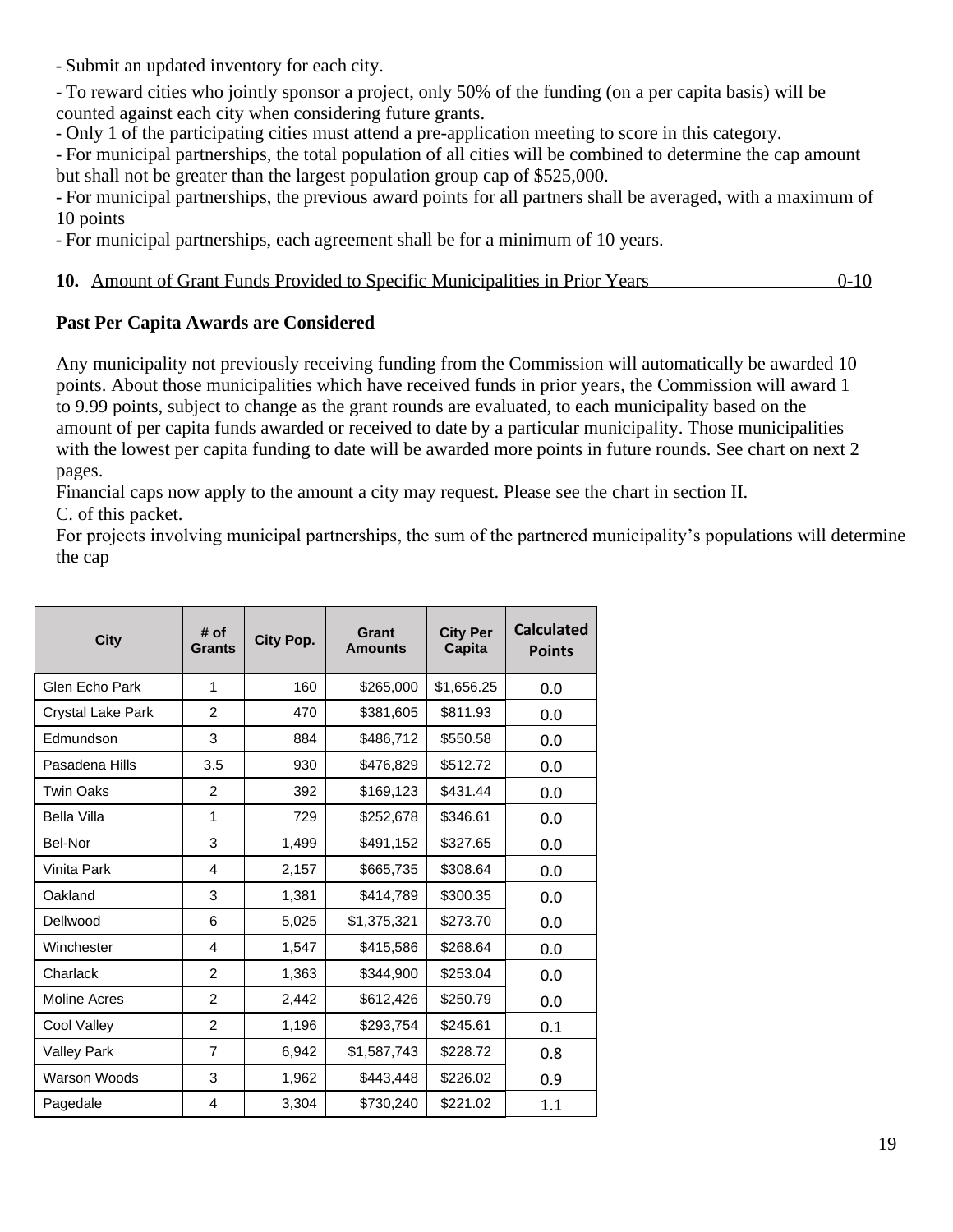| <b>Sunset Hills</b>       | 9.8            | 8,496  | \$2,088,879 | \$218.76 | 1.2 |
|---------------------------|----------------|--------|-------------|----------|-----|
| Bel-Ridge                 | 4              | 2,737  | \$549,049   | \$200.60 | 1.9 |
| Ellisville                | 7              | 9,133  | \$1,811,617 | \$198.36 | 2.0 |
| Rock Hill                 | 5              | 4,635  | \$913,824   | \$197.16 | 2.0 |
| <b>Woodson Terrace</b>    | 5              | 4,063  | \$789,414   | \$194.29 | 2.2 |
| <b>Richmond Heights</b>   | 8              | 8,603  | \$1,792,164 | \$193.13 | 2.2 |
| <b>Bridgeton</b>          | 7              | 11,550 | \$2,135,624 | \$184.90 | 2.5 |
| Shrewsbury                | 6              | 6,254  | \$1,147,375 | \$183.46 | 2.6 |
| Brentwood                 | $\overline{7}$ | 8,055  | \$1,462,605 | \$181.58 | 2.7 |
| St. Ann                   | 8              | 13,020 | \$2,268,398 | \$174.22 | 3.0 |
| Pine Lawn                 | 3              | 3,275  | \$568,035   | \$173.45 | 3.0 |
| Ferguson                  | 16             | 21,203 | \$3,677,121 | \$173.42 | 3.0 |
| Crestwood                 | 7.5            | 11,912 | \$2,126,572 | \$173.17 | 3.0 |
| Berkeley                  | 10             | 8,978  | \$1,485,124 | \$165.42 | 3.3 |
| Wellston                  | 2              | 2,313  | \$379,820   | \$164.21 | 3.4 |
| <b>Bellerive</b>          | $\mathbf{1}$   | 188    | \$30,649    | \$163.03 | 3.4 |
| Maplewood                 | 6.5            | 8,046  | \$1,347,436 | \$162.66 | 3.4 |
| <b>Breckenridge Hills</b> | 3              | 4,746  | \$764,867   | \$161.16 | 3.5 |
| Eureka                    | 8              | 10,189 | \$1,586,887 | \$155.75 | 3.7 |
| Des Peres                 | 6              | 8,373  | \$1,240,166 | \$148.11 | 4.0 |
| Normandy                  | 4.5            | 5,008  | \$733,791   | \$146.52 | 4.1 |
| Creve Coeur               | 9              | 17,833 | \$2,610,956 | \$146.41 | 4.1 |
| Clayton                   | 10.5           | 15,939 | \$2,308,863 | \$142.56 | 4.2 |
| Kirkwood                  | 11.3           | 27,540 | \$4,300,091 | \$139.91 | 4.3 |
| Mackenzie (dis<br>2019)   | 2              | 134    | \$18,192    | \$135.76 | 4.5 |
| Jennings                  | 7              | 14,712 | \$1,991,635 | \$135.37 | 4.5 |
| University City           | 15.5           | 35,371 | \$4,782,346 | \$132.76 | 4.6 |
| Pacific                   | 4              | 7,002  | \$919,191   | \$131.28 | 4.7 |
| <b>Webster Groves</b>     | 11             | 22,995 | \$2,754,558 | \$119.79 | 5.1 |
| Overland                  | 8              | 16,062 | \$1,873,734 | \$116.66 | 5.3 |
| Northwoods                | 4              | 4,227  | \$479,721   | \$113.49 | 5.4 |
| Glendale                  | 5              | 5,925  | \$599,365   | \$101.16 | 5.9 |
| <b>Ballwin</b>            | 11             | 30,404 | \$2,827,891 | \$93.01  | 6.2 |
| <b>Maryland Heights</b>   | 9              | 27,472 | \$2,547,207 | \$92.72  | 6.2 |
| Greendale                 | 3              | 651    | \$58,798    | \$90.32  | 6.3 |
| <b>Black Jack</b>         | 4              | 6,929  | \$611,720   | \$88.28  | 6.4 |
| Wildwood                  | 9              | 35,517 | \$3,093,525 | \$87.10  | 6.5 |
| Florissant                | 15             | 52,158 | \$4,512,517 | \$86.52  | 6.5 |
| Fenton                    | 3.3            | 4,022  | \$400,492   | \$83.35  | 6.6 |
| Manchester                | 6              | 18,094 | \$1,354,985 | \$74.89  | 6.9 |
| Hazelwood                 | 6              | 25,703 | \$1,837,483 | \$71.49  | 7.1 |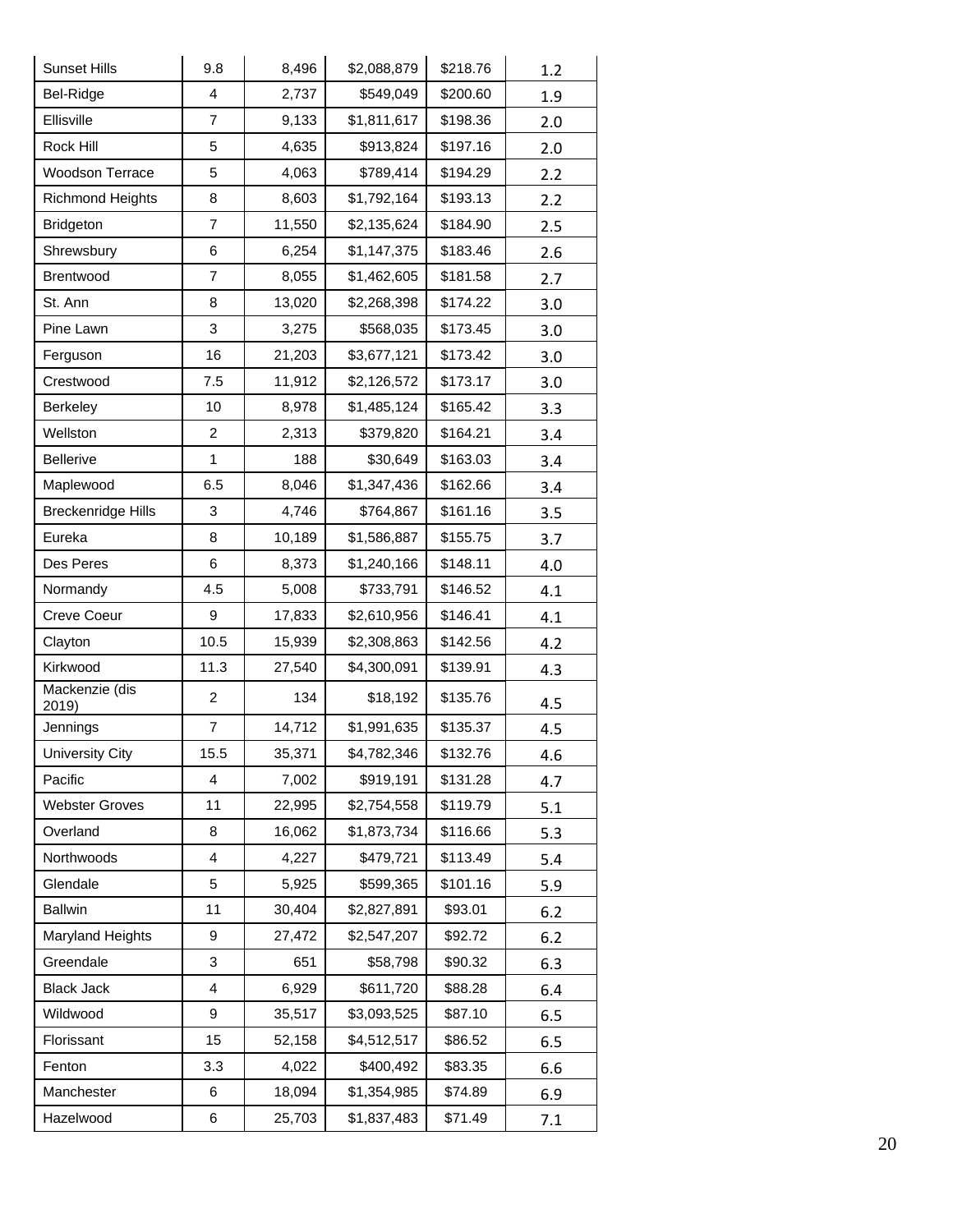| Bellefontaine Nbrs.      | 4              | 10,860 | \$759,807   | \$69.96 | 7.1 |
|--------------------------|----------------|--------|-------------|---------|-----|
| Velda City               | 3              | 1,420  | \$98,179    | \$69.14 | 7.2 |
| Chesterfield             | 13             | 47,484 | \$3,276,629 | \$69.00 | 7.2 |
| Pasadena Park            | 1              | 470    | \$31,500    | \$67.02 | 7.3 |
| Riverview                | $\overline{2}$ | 2,856  | \$176,930   | \$61.95 | 7.5 |
| St. John                 | 8              | 6,517  | \$403,460   | \$61.91 | 7.5 |
| Town & Country           | 6              | 10,815 | \$554,690   | \$51.29 | 7.9 |
| Country Club Hills       | 1              | 1,274  | \$59,700    | \$46.86 | 8.1 |
| St. George (dis<br>2011) | 1              | 1,337  | \$50,585    | \$37.83 | 8.4 |
| Olivette                 | 6              | 7,737  | \$254,625   | \$32.91 | 8.6 |
| Green Park               | 1              | 2,622  | \$82,128    | \$31.32 | 8.7 |
| Hanley Hills             | 1              | 2,101  | \$55,000    | \$26.18 | 8.9 |
| <b>Uplands Park</b>      | 1              | 445    | \$7,535     | \$16.93 | 9.3 |
| <b>Calverton Park</b>    | 1              | 1,293  | \$21,850    | \$16.90 | 9.3 |
| Velda Village Hills      | 1              | 1,055  | \$10,738    | \$10.18 | 9.5 |
| Lakeshire                | 1              | 1,432  | \$11,258    | \$7.86  | 9.6 |
| Frontenac                | 0.5            | 3,482  | \$47,500    | \$3.27  | 9.8 |

5/25/2021

392 665,050 \$ 84,091,842

Includes Round 21 grants awarded in October 2020

#### **11.** Benefits to the Disabled  $0 - 2$  points

- 0 points Complies with minimum ADA requirements; no special barrier is addressed.
- 1 point if 50% 99 % of the project features are ADA compliant
- 2 points if the project has  $100\%$  ADA compliance See<http://www.access-board.gov/ada/> for directions on improvements that meet ADA goals.